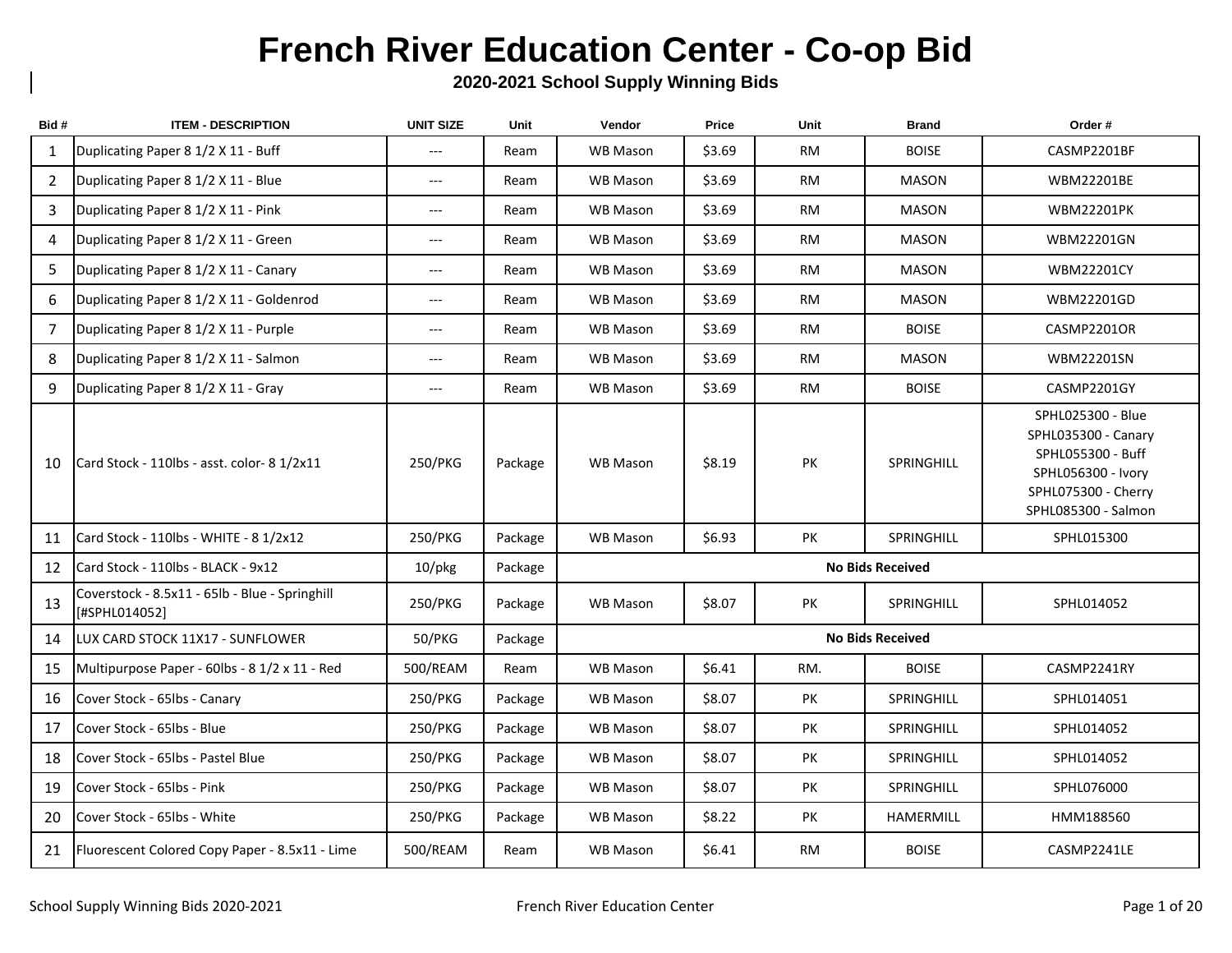| Bid# | <b>ITEM - DESCRIPTION</b>                        | <b>UNIT SIZE</b>                         | Unit    | Vendor                  | Price   | Unit        | <b>Brand</b>    | Order#          |
|------|--------------------------------------------------|------------------------------------------|---------|-------------------------|---------|-------------|-----------------|-----------------|
| 22   | Fluorescent Colored Copy Paper - 8.5x11 - Lemon  | 500/REAM                                 | Ream    | WB Mason                | \$6.41  | RM          | <b>BOISE</b>    | CASMP2241LN     |
| 23   | Fluorescent Colored Copy Paper - 8.5x11 - Pink   | 500/REAM                                 | Ream    | <b>WB Mason</b>         | \$9.16  | RM          | <b>NEENAH</b>   | WAU45266        |
| 24   | Fluorescent Colored Copy Paper - 8.5x11 - Orange | 500/REAM                                 | Ream    | <b>WB Mason</b>         | \$9.16  | <b>RM</b>   | <b>NEENAH</b>   | WAU45207        |
| 25   | Fluorescent Colored Copy Paper - 8.5x11 - Green  | 500/REAM                                 | Ream    | <b>WB Mason</b>         | \$6.41  | <b>RM</b>   | <b>BOISE</b>    | CASMP2241ED     |
| 26   | Fluorescent Colored Copy Paper - 8.5x11 - Yellow | 500/REAM                                 | Ream    | WB Mason                | \$9.16  | RM          | <b>NEENAH</b>   | <b>WAU45282</b> |
| 27   | Fluorescent Colored Copy Paper - 8.5x11 - Aqua   | $---$                                    | Ream    | WB Mason                | \$6.41  | <b>RM</b>   | <b>BOISE</b>    | CASMP2241AA     |
| 28   | Fluorescent Colored Copy Paper - 8.5x11 - Violet | $\hspace{0.05cm} \ldots \hspace{0.05cm}$ | Ream    | WB Mason                | \$9.16  | RM          | <b>NEENAH</b>   | WAU22081        |
| 29   | Copy Paper 20# - 8 1/2 X 11 - White              | $\hspace{0.05cm} \ldots$                 | Ream    | <b>WB Mason</b>         | \$2.80  | <b>RM</b>   | MASON           | WBM21200        |
| 30   | Copy Paper 20# - 8 1/2 X 14 - White              | $---$                                    | Ream    | <b>WB Mason</b>         | \$3.83  | <b>RM</b>   | MASON           | WBM24200        |
| 31   | Copy Paper 20# - 11 X 17 - White                 | 500/REAM                                 | Ream    | Cascade                 | \$4.52  | <b>RM</b>   | Cascade         | 024960          |
| 32   | Drawing Paper 80# - 12 X 18 - White              | 500/PKG                                  | Package | WB Mason                | \$13.91 | <b>RM</b>   | PACON           | PAC4812         |
| 33   | Drawing Paper 80# - 18 X 24 - White              | 500/PKG                                  | Package | <b>WB Mason</b>         | \$27.83 | RM          | <b>PACON</b>    | PAC4818         |
| 34   | Drawing Paper 60# Light Weight - 9 X 12 - White  | $\hspace{0.05cm} \ldots \hspace{0.05cm}$ | Ream    | WB Mason                | \$5.34  | RM          | <b>PACON</b>    | PAC4709         |
| 35   | Drawing Paper 60# Light Weight - 12 X 18 - White | $\hspace{0.05cm} \ldots$                 | Ream    | <b>WB Mason</b>         | \$11.48 | RM          | PACON           | PAC4712         |
| 36   | Drawing Paper 56# - 9 X 12 - Manila              | $---$                                    | Ream    | WB Mason                | \$4.66  | <b>RM</b>   | PACON           | PAC4209         |
| 37   | Construction Paper - 12x18 - Holiday Green       | $100$ /pk                                | Pack    | WB Mason                | \$2.14  | 100/PKG.    | <b>PACON</b>    | PAC8008         |
| 38   | Construction Paper - 12x18 - Gray                | $100$ /pk                                | Pack    | <b>School Specialty</b> | \$2.23  | PACK OF 100 | <b>SUNWORKS</b> | 1506535         |
| 39   | Construction Paper 9x12 - Christmas Red          | 100/PKG                                  | Package | Cascade                 | \$1.46  | $100$ /pk   | Dixon           | 115874          |
| 40   | Construction Paper 9x12 - Spectral Orange        | 100/PKG                                  | Package | WB Mason                | \$1.35  | 100/PKG.    | <b>PACON</b>    | PAC6604         |
| 41   | Construction Paper 9x12 - Spectral Yellow        | 100/PKG                                  | Package | WB Mason                | \$1.12  | 100/PKG.    | PACON           | PAC8404         |
| 42   | Construction Paper 9x12 - Spectral Green         | 100/PKG                                  | Package | <b>WB Mason</b>         | \$1.10  | 100/PKG.    | PACON           | PAC8004         |
| 43   | Construction Paper 9x12 - Holiday Green          | 100/PKG                                  | Package | WB Mason                | \$1.10  | 100/PKG.    | PACON           | PAC8004         |
| 44   | Construction Paper 9x12 - Spectral Blue          | 100/PKG                                  | Package | WB Mason                | \$1.10  | 100/PKG.    | PACON           | PAC7404         |
| 45   | Construction Paper 9x12 - Sky Blue               | 100/PKG                                  | Package | WB Mason                | \$1.10  | 100/PKG.    | PACON           | PAC7604         |
| 46   | Construction Paper 9x12 - Brown                  | 100/PKG                                  | Package | <b>School Specialty</b> | \$1.24  | PACK OF 100 | <b>SUNWORKS</b> | 1506492         |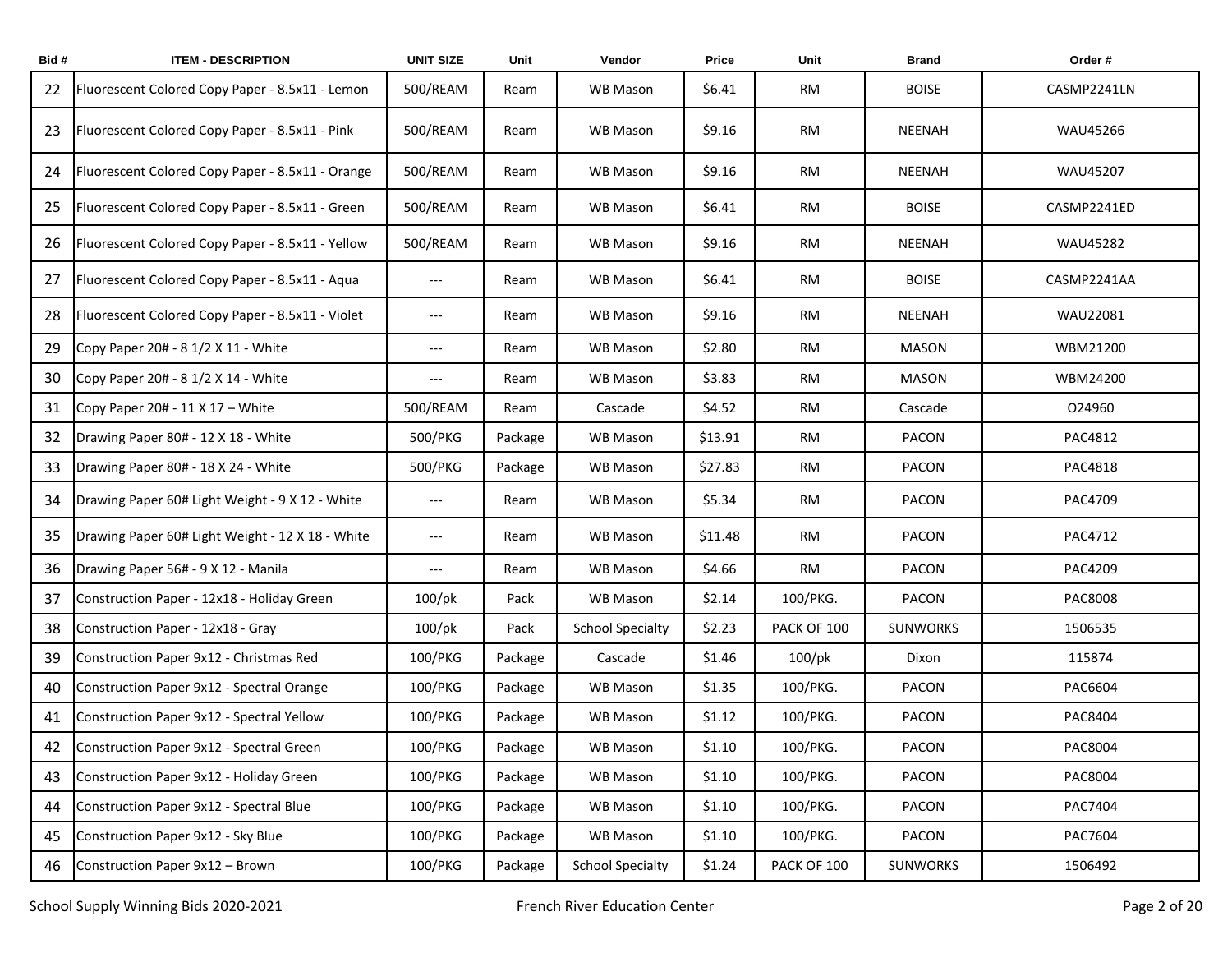| Bid# | <b>ITEM - DESCRIPTION</b>                  | <b>UNIT SIZE</b> | Unit    | Vendor                  | Price   | Unit        | <b>Brand</b>    | Order#         |
|------|--------------------------------------------|------------------|---------|-------------------------|---------|-------------|-----------------|----------------|
| 47   | Construction Paper 9x12 - Warm Brown       | 100/PKG          | Package | <b>School Specialty</b> | \$1.25  | PACK OF 100 | <b>SUNWORKS</b> | 1506494        |
| 48   | Construction Paper 9x12 - Black            | 100/PKG          | Package | WB Mason                | \$1.20  | 100/PKG.    | PACON           | PAC6304        |
| 49   | Construction Paper 9x12 - Assorted         | 100/PKG          | Package | <b>WB Mason</b>         | \$1.18  | 100/PKG.    | PACON           | PAC6504        |
| 50   | Construction Paper 9x12 - Violet           | 100/PKG          | Package | WB Mason                | \$1.10  | 100/PKG.    | PACON           | PAC7204        |
| 51   | Construction Paper 9x12 - White            | 100/PKG          | Package | <b>School Specialty</b> | \$1.10  | PACK OF 100 | <b>SUNWORKS</b> | 1506511        |
| 52   | Construction Paper 9x12 - Light Green      | 100/PKG          | Package | WB Mason                | \$1.10  | 100/PKG.    | PACON           | PAC8104        |
| 53   | Construction Paper 9x12 - Pink             | 100/PKG          | Package | WB Mason                | \$1.10  | 100/PKG.    | PACON           | PAC7004        |
| 54   | Construction Paper 9x12 - Gray             | 100/PKG          | Package | <b>School Specialty</b> | \$1.10  | PACK OF 100 | <b>SUNWORKS</b> | 1506509        |
| 55   | Construction Paper 12x18 - Gray            | 50/PKG           | Package | WB Mason                | \$1.08  | 50/PKG      | PACON           | <b>PAC8807</b> |
| 56   | Construction Paper 12x18 - Slate Gray      | 50/PKG           | Package | <b>WB Mason</b>         | \$2.34  | 50/PK       | PACON           | PAC103060      |
| 57   | Construction Paper 12x18 - Christmas Red   | 100/PKG          | Package | Cascade                 | \$2.94  | $100$ /pk   | Dixon           | 115974         |
| 58   | Construction Paper 12x18 - Spectral Orange | 100/PKG          | Package | WB Mason                | \$2.63  | 100/PKG.    | PACON           | PAC6608        |
| 59   | Construction Paper 12x18 - Spectral Yellow | 100/PKG          | Package | WB Mason                | \$2.14  | 100/PKG.    | PACON           | <b>PAC8408</b> |
| 60   | Construction Paper 12x18 - Spectral Green  | 100/PKG          | Package | WB Mason                | \$2.14  | 100/PKG.    | PACON           | PAC8008        |
| 61   | Construction Paper 12x18 - Light Green     | 100/PKG          | Package | WB Mason                | \$2.14  | 100/PKG.    | PACON           | <b>PAC8108</b> |
| 62   | Construction Paper 12x18 - Spectral Blue   | 100/PKG          | Package | WB Mason                | \$2.14  | 100/PKG.    | PACON           | <b>PAC7408</b> |
| 63   | Construction Paper 12x18 - Sky Blue        | 100/PKG          | Package | <b>WB Mason</b>         | \$2.14  | 100/PKG.    | PACON           | PAC7608        |
| 64   | Construction Paper 12x18 - Violet          | 100/PKG          | Package | WB Mason                | \$2.14  | 100/PKG.    | PACON           | <b>PAC7208</b> |
| 65   | Construction Paper 12x18 - Brown           | 100/PKG          | Package | WB Mason                | \$2.35  | 100/PKG.    | PACON           | <b>PAC6708</b> |
| 66   | Construction Paper 12x18 - Warm Brown      | 100/PKG          | Package | <b>School Specialty</b> | \$2.47  | PACK OF 100 | <b>SUNWORKS</b> | 1506521        |
| 67   | Construction Paper 12x18 - Black           | 100/PKG          | Package | WB Mason                | \$2.35  | 100/PKG.    | PACON           | PAC6308        |
| 68   | Construction Paper 12x18 - Assorted        | 100/PKG          | Package | WB Mason                | \$2.57  | 100/PKG.    | PACON           | <b>PAC6508</b> |
| 69   | Construction Paper 12x18 - White           | 100/PKG          | Package | <b>School Specialty</b> | \$2.23  | PACK OF 100 | <b>SUNWORKS</b> | 1506537        |
| 70   | Construction Paper 12x18 - Rose            | 100/PKG          | Package | Cascade                 | \$2.94  | $100$ /pk   | Cascade         | 115978         |
| 71   | Construction Paper 18 X 24 - White         | 50/PKG           | Package | <b>School Specialty</b> | \$2.67  | PACK OF 50  | <b>SUNWORKS</b> | 1506556        |
| 72   | Construction Paper 18 X 24 - Black         | 50/PKG           | Package | WB Mason                | \$2.65  | 50/PKG.     | PACON           | PAC6317        |
| 73   | Parchment Paper - 24# - Gray - Southworth  | 500/Box          | Box     | WB Mason                | \$26.76 | 500/BX      | SOUTHWORTH      | SOU974C        |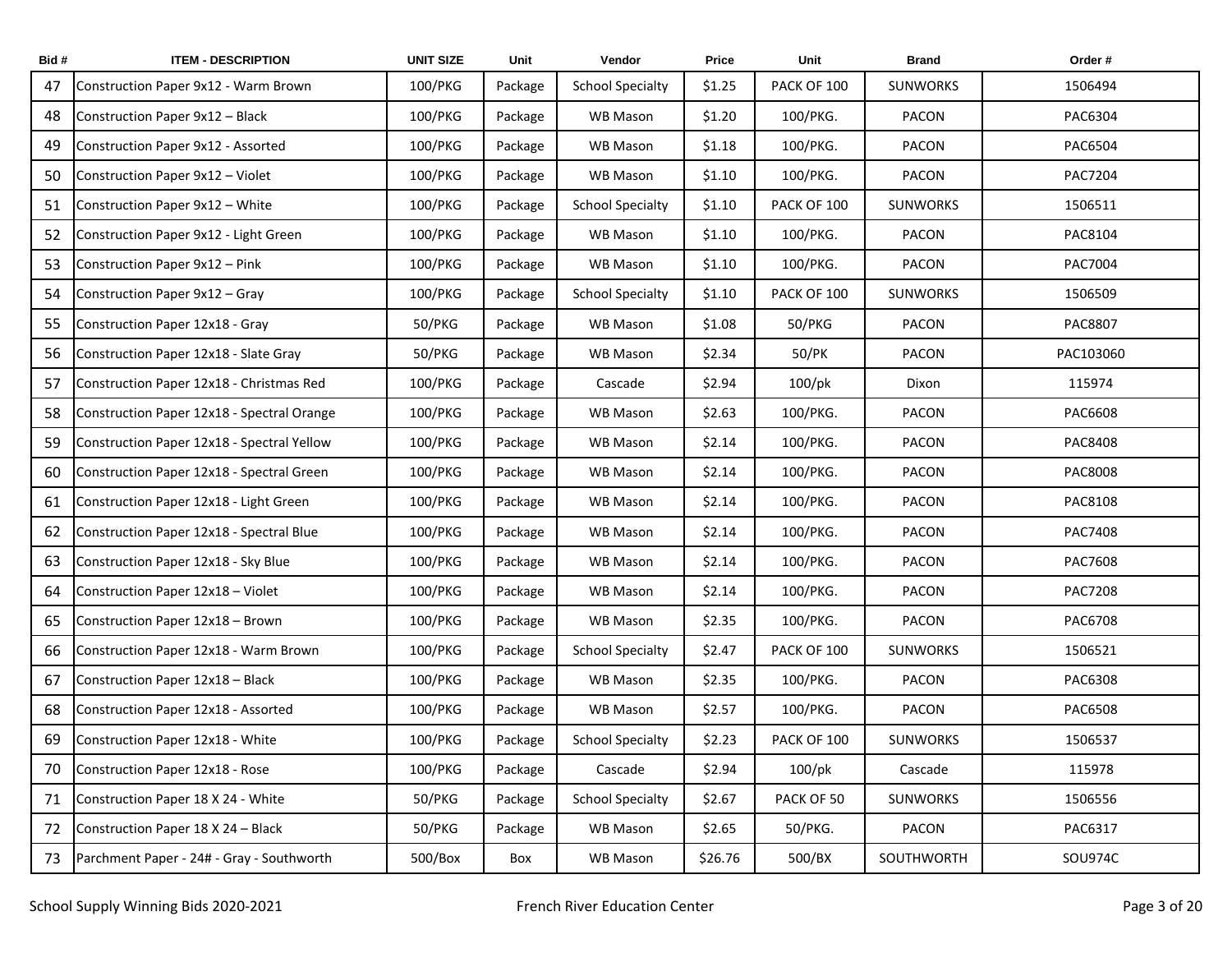| Bid# | <b>ITEM - DESCRIPTION</b>                                                                                | <b>UNIT SIZE</b>         | Unit    | Vendor                  | Price   | Unit         | <b>Brand</b>           | Order#          |  |  |
|------|----------------------------------------------------------------------------------------------------------|--------------------------|---------|-------------------------|---------|--------------|------------------------|-----------------|--|--|
| 74   | Parchment Paper - 24# - Ivory - Southworth                                                               | $100/B$ ox               | Box     | <b>School Specialty</b> | \$11.94 | PACK OF 100  | SOUTHWORTH             | 1313878         |  |  |
| 75   | Comp Paper 8 X 10 1/2 - W/Margin 3/8 Ruling Short<br>Way - White                                         | ---                      | Ream    | WB Mason                | \$2.38  | RM.          | <b>PACON</b>           | PAC2431         |  |  |
| 76   | Comp Paper 8 X 10 1/2 - No/Margin 3/8 Ruling<br>Short Way - White                                        | $---$                    | Ream    | <b>WB Mason</b>         | \$2.38  | RM.          | PACON                  | PAC2433         |  |  |
| 77   | Comp Paper 8 X 10 1/2 - No/Margin 1/2 Ruling Long<br>Way - White                                         | ---                      | Ream    | WB Mason                | \$2.62  | RM.          | PACON                  | PACL24312211    |  |  |
| 78   | Comp Paper 8 X 10 1/2 - No/Margin 3/8 Ruling<br>Short Way - Yellow                                       | ---                      | Ream    | Cascade                 | \$2.90  | RM           | <b>APC</b>             | 109392          |  |  |
| 79   | White Lined Paper - 8 1/2 x 11                                                                           | ---                      | Ream    | WB Mason                | \$2.62  | RM.          | <b>PACON</b>           | PAC2401         |  |  |
| 80   | Yellow Lined Paper - 8 1/2 x 11                                                                          | $\qquad \qquad - -$      | Ream    | Cascade                 | \$3.84  | RM           | APC                    | 109393          |  |  |
| 81   | Arithmetic Paper 6 X 9 - White                                                                           | ---                      | Ream    | Cascade                 | \$1.46  | RM           | APC                    | 109626          |  |  |
| 82   | Arithmetic 8 X 10 1/2 - White                                                                            | ---                      | Ream    | Cascade                 | \$2.71  | RM           | <b>APC</b>             | 109627          |  |  |
| 83   | Drawing Paper - 60# 9 X 12 - White                                                                       | ---                      | Ream    | <b>WB Mason</b>         | \$5.30  | RM.          | PACON                  | PAC4709         |  |  |
| 84   | Graph Paper - 8 1/2 x 11 - 1/4" Rule                                                                     | $\qquad \qquad - -$      | Ream    | WB Mason                | \$2.87  | RM.          | <b>PACON</b>           | PAC2411         |  |  |
| 85   | Graph Paper - 8 1/2 x 11 - 1/2" Rule                                                                     | ---                      | Ream    | WB Mason                | \$3.93  | RM.          | PACON                  | PACL00778002211 |  |  |
| 86   | Graph Paper 8 1/2 x 11 1/8" rule                                                                         | $---$                    | Ream    | <b>School Specialty</b> | \$8.58  | REAM         | <b>SCHOOL SMART</b>    | 085276          |  |  |
| 87   | Chart Paper, Padded, White Bond - 24 X 32 - 1 Inch<br><b>Ruling One Side</b>                             | $---$                    | Each    | <b>School Specialty</b> | \$2.86  | EACH         | <b>SCHOOL SMART</b>    | 085327          |  |  |
| 88   | Chart Paper, Padded, White - 24 X 32 - Unruled -<br>Unpunched -<br>[Vendor - indicate # of pages in pad] | 100 Sheets               | Each    | WB Mason                | \$2.46  | 25 SHTS./PAD | <b>PACON</b>           | PAC74510        |  |  |
| 89   | Easel Paper - Not Sticky - 27x34                                                                         | $---$                    | 2 Pack  | WB Mason                | \$11.75 | $2/CTN$ .    | <b>TOPS</b>            | TOP7903         |  |  |
| 90   | Story Paper Pad - 24x36 Ruling Short Way 100<br>sheets per pad                                           | ---                      | Pad     | <b>School Specialty</b> | \$5.53  | EACH         | <b>SCHOOL SMART</b>    | 023833          |  |  |
| 91   | Restickable Easel Pads 25x30, Plain White                                                                | $---$                    | Each    | National Art            | \$17.25 | EACH         | <b>BUSINESS SOURCE</b> | BSN38591        |  |  |
| 92   | Oak tag 9 X 12 Med Weight 125 Lb                                                                         | 100/Pkg                  | Package | WB Mason                | \$2.10  | 100/PKG.     | PACON                  | PAC5181         |  |  |
|      | Oak tag 12 X 18 Med Weight 125 Lb                                                                        | 100/Pkg                  | Package | WB Mason                | \$4.23  | 100/PKG.     | PACON                  | PAC5184         |  |  |
| 94   | Oak tag 18 X 24 Med Weight                                                                               | 100/Pkg                  | Package | WB Mason                | \$8.49  | 100/PKG.     | PACON                  | PAC5190         |  |  |
| 95   | 9x12 Tag Paper - Assorted Colors                                                                         | 100/Pkg                  | Package | WB Mason                | \$2.70  | 100/PKG.     | PACON                  | PAC5171         |  |  |
| 96   | 9x12 Tag Paper - White                                                                                   | 100/Pkg                  | Package | WB Mason                | \$1.94  | 100/PKG.     | PACON                  | PAC5231         |  |  |
| 97   | Poster Board - 20"x26" (Coated One Side)                                                                 | $\hspace{0.05cm} \ldots$ | Each    | <b>No Bids Received</b> |         |              |                        |                 |  |  |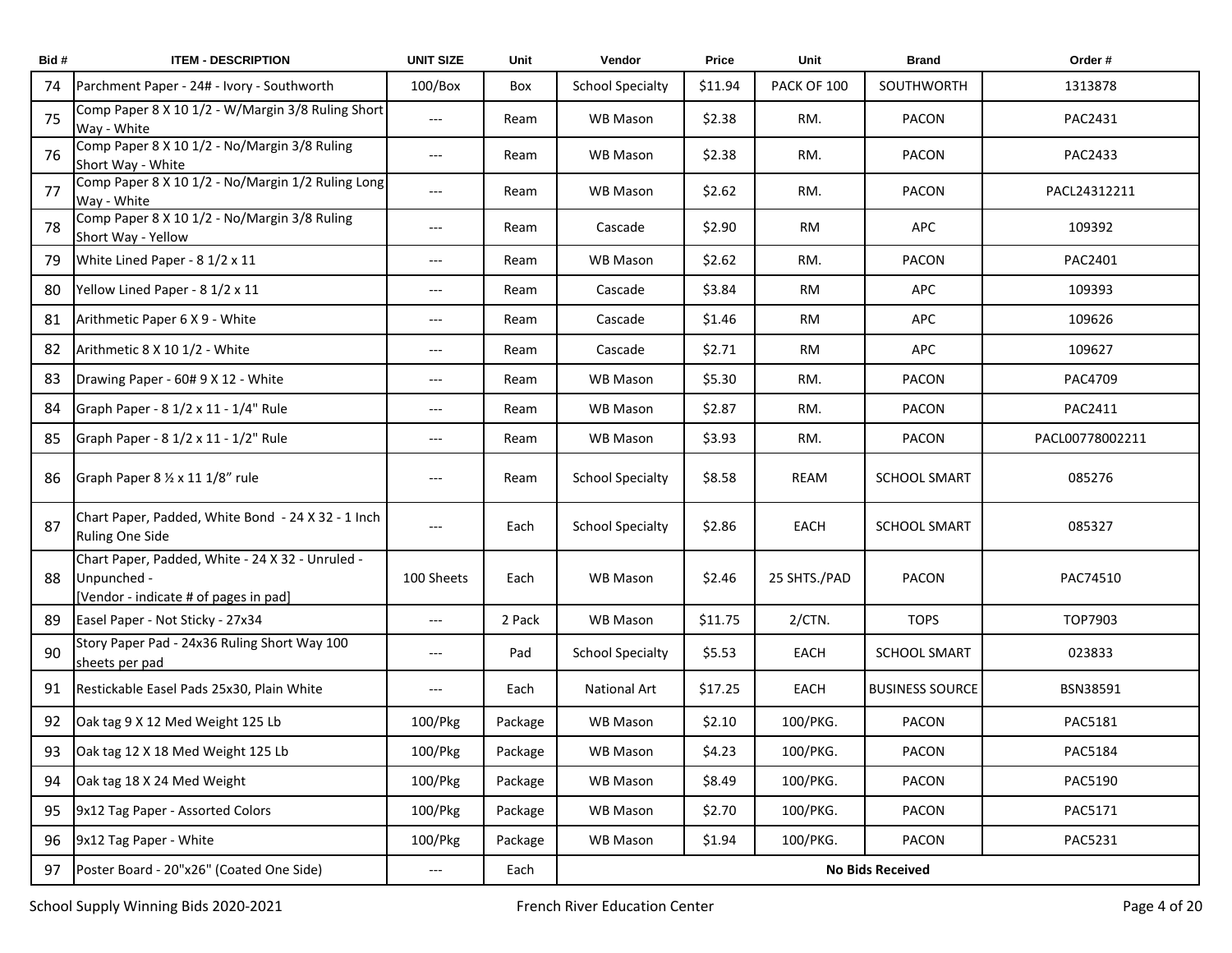| Bid# | <b>ITEM - DESCRIPTION</b>                                                         | <b>UNIT SIZE</b>         | Unit    | Vendor                                   | Price   | Unit                   | <b>Brand</b>         | Order #        |
|------|-----------------------------------------------------------------------------------|--------------------------|---------|------------------------------------------|---------|------------------------|----------------------|----------------|
| 98   | Rainbow Colored Kraft Paper, lightweight,<br>36"x1000' - Orange                   | Roll                     | Roll    | <b>School Specialty</b>                  | \$49.21 | EACH                   | <b>RAINBOW KRAFT</b> | 027294         |
|      |                                                                                   |                          |         | [Alternative]<br>WB Mason                | \$37.39 | Roll                   | <b>PACON</b>         | PAC63100       |
| 99   | Rainbow Colored Kraft Paper, lightweight,<br>36"x1000' - Dark Blue                | Roll                     | Roll    | <b>School Specialty</b>                  | \$35.10 | EACH                   | <b>RAINBOW KRAFT</b> | 027276         |
|      |                                                                                   |                          |         | [Alternative]<br>WB Mason                | \$31.88 | Roll                   | <b>PACON</b>         | PAC63180       |
| 100  | Rainbow Colored Kraft Paper, lightweight,<br>36"x1000' - Green                    | Roll                     | Roll    | <b>School Specialty</b>                  | \$40.10 | EACH                   | <b>RAINBOW KRAFT</b> | 027279         |
|      |                                                                                   |                          |         | [Alternative]<br>WB Mason                | \$41.46 | Roll                   | <b>PACON</b>         | PAC63130       |
| 101  | Rainbow Colored Kraft Paper, lightweight,<br>36"x1000' - Yellow                   | Roll                     | Roll    | <b>School Specialty</b>                  | \$47.14 | <b>EACH</b>            | <b>RAINBOW KRAFT</b> | 027291         |
|      |                                                                                   |                          |         | [Alternative]<br><b>WB Mason</b>         | \$37.39 | Roll                   | <b>PACON</b>         | PAC63080       |
| 102  | Rainbow Colored Kraft Paper, lightweight,<br>36"x1000' - Red                      | Roll                     | Roll    | <b>School Specialty</b>                  | \$55.38 | <b>EACH</b>            | <b>RAINBOW KRAFT</b> | 067167         |
|      |                                                                                   |                          |         | [Alternative]<br>WB Mason                | \$33.73 | Roll                   | <b>PACON</b>         | PAC63030       |
| 103  | Tissue Paper, Assorted Colors - Kolorfast [#214947]                               | $\hspace{0.05cm} \ldots$ | Package | <b>School Specialty</b>                  | \$12.54 | PACK OF 100            | <b>KOLORFAST</b>     | 214947         |
|      |                                                                                   |                          |         | [Alternative]<br>Cascade                 | \$7.35  | <b>PKG</b>             | <b>Hygloss</b>       | 115266         |
| 104  | Preschool Certificate - 8.5x11 - Trend #T-17006 [NO<br>SUBS]                      | 30/Pkg                   | Package | Cascade                                  | \$3.04  | $30$ /pk               | Trend                | 34984          |
| 105  | Steno Pads                                                                        | $---$                    | Each    | <b>WB Mason</b>                          | \$0.42  | <b>EACH</b>            | UNIVERSAL            | UNV76620       |
| 106  | One Subject - 8 x 10 1/2 - (side spiral) notebook                                 | 140 Pages                | Each    | <b>School Specialty</b>                  | \$0.72  | EACH                   | <b>SCHOOL SMART</b>  | 085267         |
| 107  | Examination Books - 7 X 8 1/2 12 Pages Stapled                                    | 50/Pkg                   | Each    | <b>WB Mason</b>                          | \$4.48  | <b>EACH</b>            | <b>PACON</b>         | PACBB7812      |
| 108  | Composition Books #16 - 7 X 8 1/2 40 Pages -<br>Stapled                           | Each                     | Each    | <b>WB Mason</b>                          | \$0.20  | EACH                   | <b>PACON</b>         | PACMMK37111    |
| 109  | Composition Books #16 - 7 X 8.5 - 48 Pages -<br>Stapled                           | Each                     | Each    | <b>School Specialty</b>                  | \$0.22  | EACH                   | <b>SCHOOL SMART</b>  | 002049         |
| 110  | Composition Notebook - 9 3/4" X 7 1/2", Wide<br>Margin Ruled, Black               | 120 Sheets               | Each    | Cascade                                  | \$0.54  | EA                     | Dixon                | 110312         |
| 111  | Hard Cover - Marble Composition Book -<br>[VENDOR - indicate # of pages and size] | $---$                    | Each    | <b>WB Mason</b>                          | \$0.51  | 60 sheets/120<br>pages | PACON                | PACMMK37118    |
|      |                                                                                   |                          |         | [Alternative]<br><b>School Specialty</b> | \$0.87  | 100 Sheet/200<br>pages | <b>SCHOOL SMART</b>  | 1439309        |
|      | 112 Sentence Strips - Manila                                                      | 100 SHT/PKG              | Package | <b>WB Mason</b>                          | \$1.26  | PKG.                   | <b>PACON</b>         | <b>PAC5157</b> |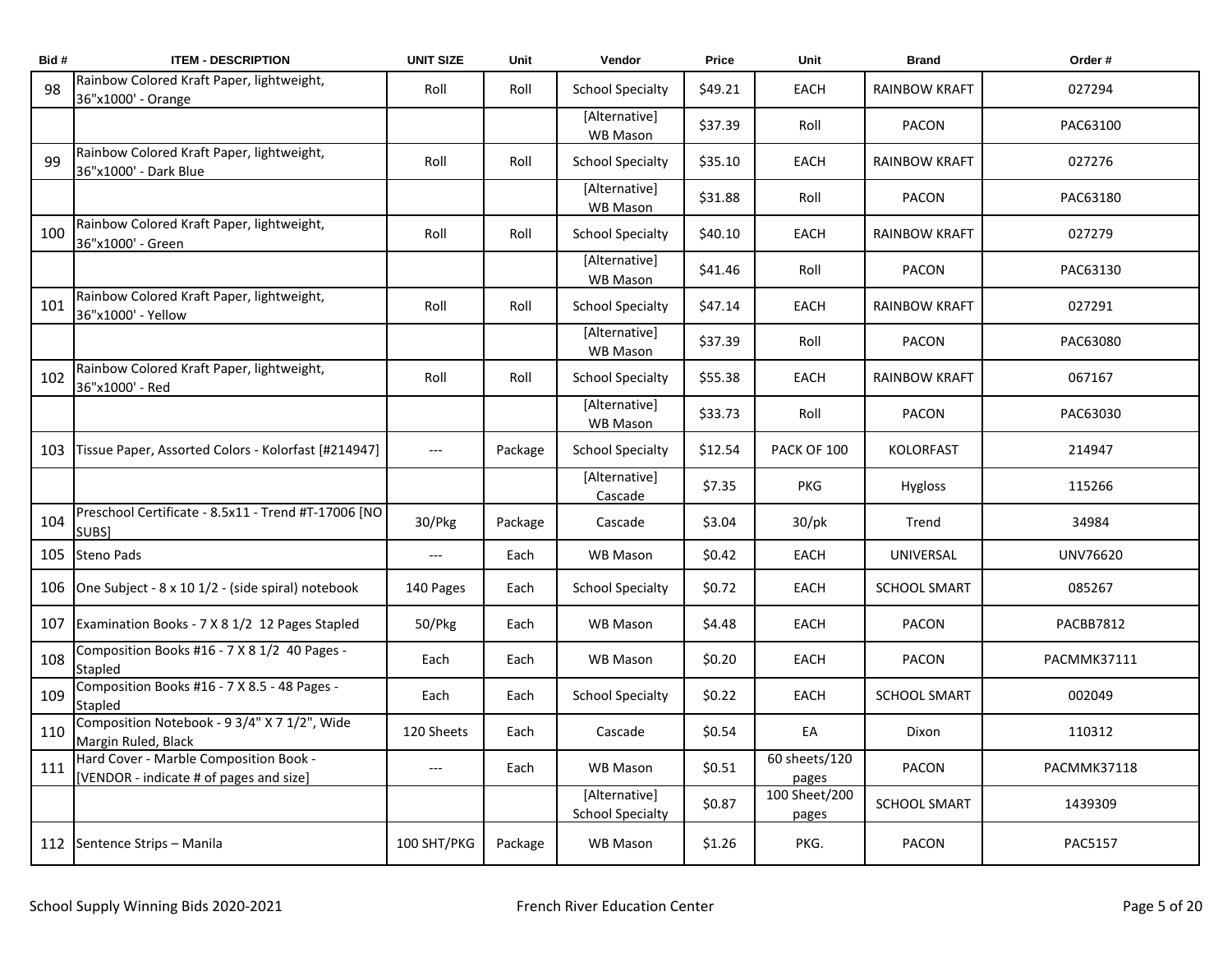| Bid# | <b>ITEM - DESCRIPTION</b>                                                                   | <b>UNIT SIZE</b>                         | Unit    | Vendor                     | Price   | Unit        | <b>Brand</b>                   | Order#       |  |
|------|---------------------------------------------------------------------------------------------|------------------------------------------|---------|----------------------------|---------|-------------|--------------------------------|--------------|--|
| 113  | Sentence Strips - Assorted Colors                                                           | 100 SHT/PKG                              | Package | <b>School Specialty</b>    | \$1.47  | PACK OF 100 | <b>SCHOOL SMART</b>            | 006465       |  |
| 114  | Spiral Notebooks - 8x10.5                                                                   | 70 SHEETS                                | Each    | <b>School Specialty</b>    | \$0.72  | EACH        | <b>SCHOOL SMART</b>            | 085267       |  |
| 115  | Mini-Legal Pads - 3x5 - White                                                               | 3/pack                                   | pack    | Cascade                    | \$1.78  | pack        | Roaring springs                | 35350        |  |
| 116  | Note Pads - 8.5 x 11 - White                                                                | 12/Pack                                  | Pack    | WB Mason                   | \$5.32  | PKG.        | <b>MASON</b>                   | WBM20630     |  |
| 117  | Legal Pads - White 8 1/2 X 11 3/4                                                           | 12/Pack                                  | Pack    | <b>WB Mason</b>            | \$5.32  | $12$ /PK    | MASON                          | WBM20630     |  |
| 118  | Legal Pads - Yellow 8 1/2 X 11 3/4 -                                                        | 12/Pack                                  | Pack    | WB Mason                   | \$5.32  | $12$ /PK    | <b>MASON</b>                   | WBM10630     |  |
| 119  | Laminating Film 1.5 Mil 25" X 500 Roll                                                      | $---$                                    | Each    | Scott Electric             | \$14.10 | Each        | Hop                            | 25" x 500'   |  |
| 120  | Laminating Film 3.0 Mill 25" X 250 Roll                                                     | 1" CORE                                  | Each    | Scott Electric             | \$16.50 | Each        | Hop                            | LR-3X25/250Y |  |
| 121  | Laminating Pouches - Letter Size - 9 x 11.5 - Scotch<br>Thermal                             | $100/B$ ox                               | Box     | Scott Electric             | \$7.00  | Box         | Hop                            | P309         |  |
| 122  | Laminating Pouches - 8.1x11.4 - Scotch #TP33854-<br>1200<br>[NO SUBS]                       | 200/Box                                  | Box     | <b>School Specialty</b>    | \$28.13 | PACK OF 200 | <b>SCOTCH</b>                  | 1465297      |  |
| 123  | Desk Calendar, 16 Month, 22" X 17"                                                          | $---$                                    | Each    | Cascade                    | \$2.26  | EA          | Roaring springs                | 120088       |  |
| 124  | Desk Calendar - At-A-Glance - AAGE41750 [NO<br>SUBS]                                        | $\hspace{0.05cm} \ldots \hspace{0.05cm}$ | Each    | WB Mason                   | \$15.22 | EACH        | AT-A-GLANCE                    | AAGE41750    |  |
| 125  | Class Record Books 9-10 Weeks 8 1/2 X 11                                                    | $---$                                    | Each    | <b>School Specialty</b>    | \$1.42  | EACH        | HAMMOND AND<br><b>STEPHENS</b> | 1481868      |  |
| 126  | Plan Master #2 K12 - 8 1/2 X 11 3/4 Red                                                     | $\hspace{0.05cm} \ldots \hspace{0.05cm}$ | Each    | Cascade                    | \$2.77  | EA          | Elan W101                      | 17215        |  |
| 127  | Record Book Extra Large Blocks                                                              | $---$                                    | Each    | WB Mason                   | \$2.77  | EACH        | ELAN                           | ELANEXCELLO  |  |
|      | Appointment Book - 14-Month, Jul. - Aug.,<br>128 Academic/Fiscal<br>- 8-1/4 X 10-7/8, Black | $---$                                    | Each    | WB Mason                   | \$6.73  | EACH        | AT-A-GLANCE                    | AAGAY200     |  |
| 129  | Envelopes - Plain White #6                                                                  | $500/b$ ox                               | Box     | <b>Standard Stationery</b> | \$7.00  | Box         | STANDARD<br><b>ENVELOPE</b>    | 10000        |  |
| 130  | Envelopes - Plain White #10                                                                 | $500/b$ ox                               | Box     | <b>Standard Stationery</b> | \$8.00  | Box         | STANDARD<br><b>ENVELOPE</b>    | 10010        |  |
| 131  | Envelopes - Plain White #10 - Window                                                        | $500/b$ ox                               | Box     | <b>Standard Stationery</b> | \$8.75  | Box         | STANDARD<br><b>ENVELOPE</b>    | 10011        |  |
| 132  | Envelopes - Report Card - 6 x 9 - Kurtz #17097 [NO<br>SUBS]                                 | 500/box                                  | Box     | No Bid as Specified        |         |             |                                |              |  |
|      |                                                                                             |                                          |         | [Alternative]<br>Cascade   | \$17.51 | 500/bx      | <b>Standard Envelope</b>       | 12375        |  |
| 133  | Clasp Envelopes - Kraft - #55 Size 6 X 9                                                    | $100/b$ ox                               | Box     | WB Mason                   | \$4.62  | BX.         | MASON                          | WBM35260     |  |
| 134  | Clasp Envelopes - Kraft - #90 Size 9 X 12                                                   | $100/b$ ox                               | Box     | WB Mason                   | \$6.45  | BX.         | MASON                          | WBM35264     |  |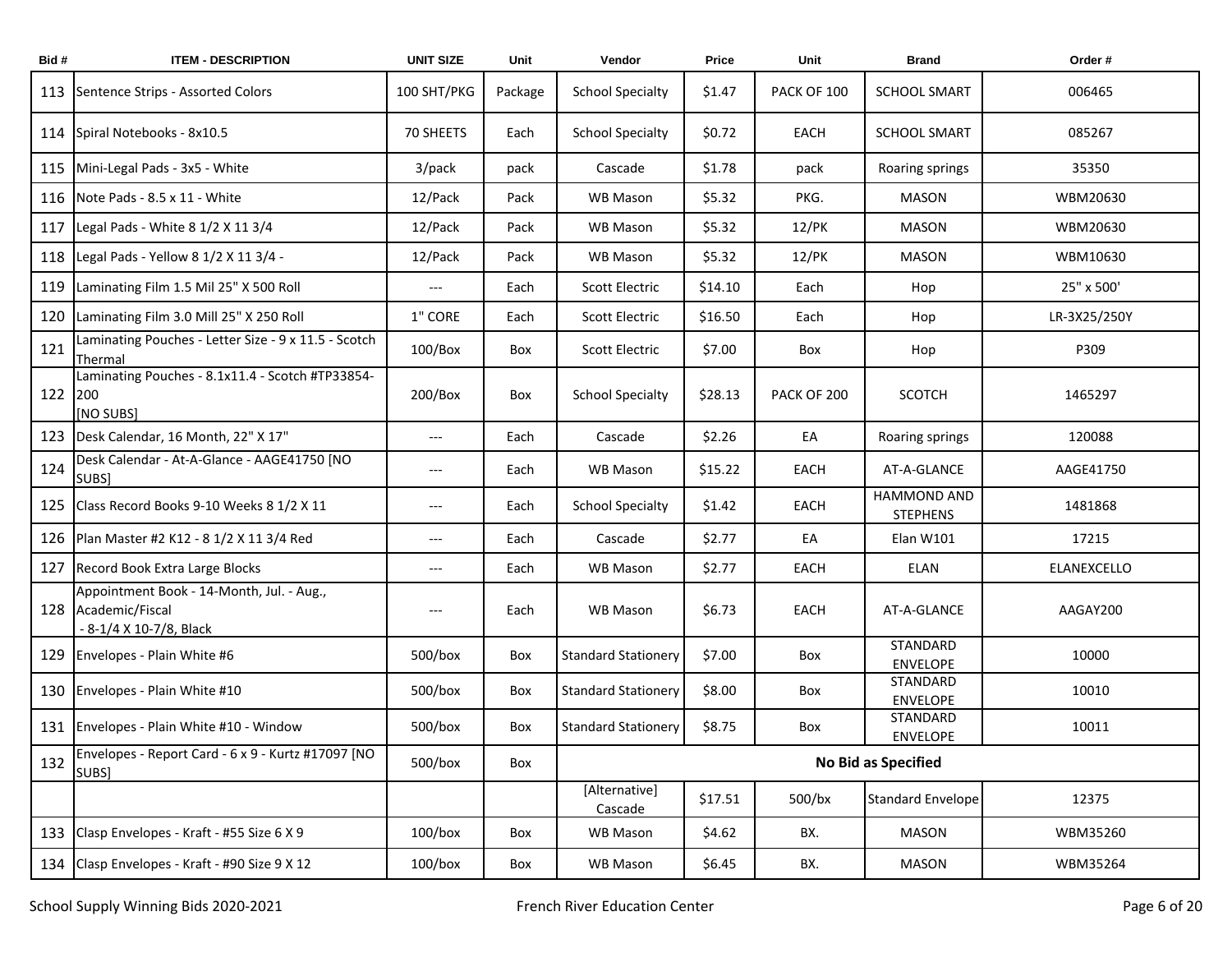| Bid# | <b>ITEM - DESCRIPTION</b>                                           | <b>UNIT SIZE</b>                         | Unit    | Vendor                     | Price   | Unit        | <b>Brand</b>                       | Order#     |
|------|---------------------------------------------------------------------|------------------------------------------|---------|----------------------------|---------|-------------|------------------------------------|------------|
| 135  | Clasp Envelopes - Kraft - #97 Size 10 X 13                          | $100/b$ ox                               | Box     | <b>WB Mason</b>            | \$7.41  | BX.         | <b>MASON</b>                       | WBM35267   |
| 136  | Brown Kraft Envelope - 12x15                                        | $50/b$ ox                                | Box     | <b>Standard Stationery</b> | \$9.00  | Box         | <b>STANDARD</b><br><b>ENVELOPE</b> | 70050      |
| 137  | Envelope Moistener w/Adhesive - Quality Park<br>#46065<br>[NO SUBS] | $12$ /pkg                                | Package | Cascade                    | \$19.20 | $12$ /pk    | <b>Quality Park</b>                | 28968      |
| 138  | Index Cards - White 4 X 6 Ruled                                     | $100$ /pkg                               | Package | <b>School Specialty</b>    | \$0.59  | PACK OF 100 | <b>SCHOOL SMART</b>                | 088710     |
| 139  | Index Cards - White 4 X 6 Unruled                                   | $100$ /pkg                               | Package | <b>School Specialty</b>    | \$0.59  | PACK OF 100 | <b>SCHOOL SMART</b>                | 088712     |
| 140  | Index Cards - White 5 X 8 Ruled                                     | $100$ /pkg                               | Package | <b>School Specialty</b>    | \$0.82  | PACK OF 100 | <b>SCHOOL SMART</b>                | 088713     |
| 141  | Index Cards - White 3 X 5 Ruled                                     | $100$ /pkg                               | Package | <b>School Specialty</b>    | \$0.39  | PACK OF 100 | <b>SCHOOL SMART</b>                | 088706     |
| 142  | Index Cards - White 3 X 5 Unruled                                   | $100$ /pkg                               | Package | <b>School Specialty</b>    | \$0.37  | PACK OF 100 | <b>SCHOOL SMART</b>                | 088708     |
| 143  | Index Cards - Assorted Bright Colors - 3 X 5 - Ruled                | $100$ /pkg                               | Package | <b>School Specialty</b>    | \$0.62  | PACK OF 100 | <b>SCHOOL SMART</b>                | 088711     |
| 144  | Sticky Notes - Yellow 1.5 X 3                                       | $\qquad \qquad \cdots$                   | Dozen   | <b>Standard Stationery</b> | \$0.73  | Dozen       | <b>BEAUTONE</b>                    | 11110      |
| 145  | Sticky Notes - Yellow 3 X 3                                         | $---$                                    | Dozen   | WB Mason                   | \$1.80  | DOZ.        | 3M                                 | MMM6549YW  |
| 146  | Sticky Notes - Yellow 3 X 5                                         | $\hspace{0.05cm}---\hspace{0.05cm}$      | Dozen   | WB Mason                   | \$2.87  | DOZ.        | 3M                                 | MMM6559YW  |
| 147  | Sticky Notes - Yellow Lined 3 X 5                                   | $\hspace{0.05cm} \ldots \hspace{0.05cm}$ | Dozen   | <b>Standard Stationery</b> | \$3.78  | Dozen       | BEAUTONE                           | 11404      |
| 148  | Sticky Notes - Assorted Colors 3x3                                  | $\hspace{0.05cm} \ldots \hspace{0.05cm}$ | Dozen   | <b>Standard Stationery</b> | \$1.73  | Dozen       | <b>BEAUTONE</b>                    | 13689      |
| 149  | Sticky Pop Up Notes - (accordion style)                             | $---$                                    | Dozen   | <b>WB Mason</b>            | \$2.41  | DOZ.        | 3M                                 | MMM6549PUY |
| 150  | Telephone Memo Pads                                                 | $\qquad \qquad \cdots$                   | Dozen   | WB Mason                   | \$2.05  | DOZ.        | UNIVERSAL                          | UNV48023   |
| 151  | Laminated Folder - Twin Pocket - Blue - Oxford<br>[#51705]          | 25/Box                                   | Box     | <b>School Specialty</b>    | \$12.95 | PACK OF 25  | <b>OXFORD</b>                      | 1372196    |
| 152  | Laminated Folder - Twin Pocket - Red - Oxford<br>[#51705]           | 25/Box                                   | Box     | <b>School Specialty</b>    | \$12.95 | PACK OF 25  | <b>OXFORD</b>                      | 1372198    |
| 153  | Laminated Folder - Twin Pocket - White - Oxford<br>[#51705]         | 25/Box                                   | Box     | <b>School Specialty</b>    | \$12.95 | PACK OF 25  | <b>OXFORD</b>                      | 029540     |
| 154  | File Folders - PURPLE - Third Cut - Letter Size                     | 100/BOX                                  | Box     | <b>School Specialty</b>    | \$5.72  | PACK OF 100 | <b>SCHOOL SMART</b>                | 085105     |
| 155  | File Folders Manila - Third Cut - Letter Size                       | 100/BOX                                  | Box     | WB Mason                   | \$4.38  | BX.         | <b>MASON</b>                       | WBM12113   |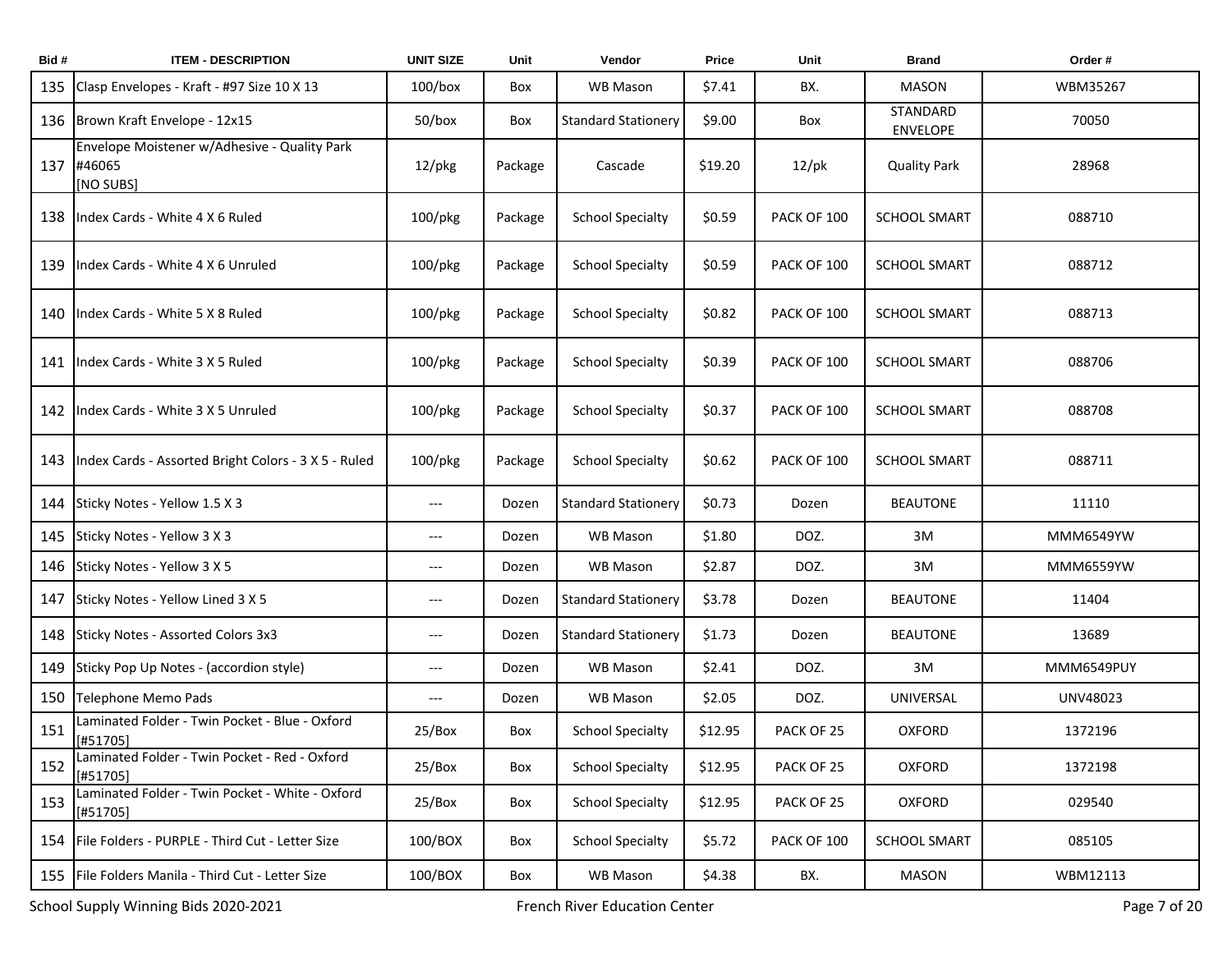| Bid# | <b>ITEM - DESCRIPTION</b>                                   | <b>UNIT SIZE</b> | Unit    | Vendor                                   | Price   | Unit        | <b>Brand</b>        | Order#   |
|------|-------------------------------------------------------------|------------------|---------|------------------------------------------|---------|-------------|---------------------|----------|
| 156  | File Folders - Assorted Colors - Third Cut - Letter<br>Size | 100/BOX          | Box     | <b>School Specialty</b>                  | \$5.59  | PACK OF 100 | <b>SCHOOL SMART</b> | 1475805  |
| 157  | File Folders - BLUE - Universal [#UNV10501]                 | 100/BOX          | Box     |                                          |         |             | No Bid as Specified |          |
|      |                                                             |                  |         | [Alternative]<br><b>School Specialty</b> | \$5.41  | PACK OF 100 | <b>SCHOOL SMART</b> | 015789   |
| 158  | File Folders - YELLOW - Universal [#UNV10504]               | 100/BOX          | Box     |                                          |         |             | No Bid as Specified |          |
|      |                                                             |                  |         | [Alternative]<br>School Specialty        | \$5.41  | PACK OF 100 | <b>SCHOOL SMART</b> | 015795   |
| 159  | File Folders - GREEN - Universal [#UNV10502]                | 100/BOX          | Box     |                                          |         |             | No Bid as Specified |          |
|      |                                                             |                  |         | [Alternative]<br><b>School Specialty</b> | \$5.41  | PACK OF 100 | <b>SCHOOL SMART</b> | 015798   |
| 160  | File Folders - RED - Universal [#UNV10503]                  | 100/BOX          | Box     |                                          |         |             | No Bid as Specified |          |
|      |                                                             |                  |         | [Alternative]<br><b>School Specialty</b> | \$5.41  | PACK OF 100 | <b>SCHOOL SMART</b> | 015792   |
| 161  | Hanging File Folders - 1/5 Letter Size - Green              | 25/BOX           | Box     | <b>WB Mason</b>                          | \$4.00  | BX.         | <b>MASON</b>        | WBM14115 |
| 162  | Labels, Address - [AVERY 5160] [NO SUBS]                    | 3000/BOX         | Box     | <b>National Art</b>                      | \$22.30 | <b>BOX</b>  | AVERY               | 5160     |
| 163  | Labels, [AVERY 5163] [NO SUBS]                              | 1000/Box         | Box     | National Art                             | \$23.98 | <b>BOX</b>  | AVERY               | 5163     |
| 164  | Labels, [AVERY 5164] [NO SUBS]                              | 100/BOX          | Box     | <b>WB Mason</b>                          | \$24.47 | 100/BX      | AVERY               | AVE5164  |
| 165  | Labels, [AVERY 5168] [NO SUBS]                              | 100/BOX          | Box     | <b>WB Mason</b>                          | \$24.47 | 100/BX      | AVERY               | AVE5168  |
| 166  | Labels, [AVERY 5263] [NO SUBS]                              | $250$ /pkg       | Package | <b>National Art</b>                      | \$7.30  | PKG         | AVERY               | 5263     |
| 167  | Labels, [AVERY 5353] [NO SUBS]                              | $100/B$ ox       | Box     | WB Mason                                 | \$26.91 | 100/BX      | <b>AVERY</b>        | AVE5353  |
| 168  | Labels, [AVERY 8293] [NO SUBS]                              | 400/Box          | Box     | WB Mason                                 | \$14.47 | 400/BX      | AVERY               | AVE8293  |
| 169  | Address Labels, Dymo - #DYM30251 [NO SUBS]                  | Roll             | Roll    | Cascade                                  | \$6.17  | <b>RL</b>   | <b>DYMO</b>         | 33197    |
| 170  | Pocket Folders Duo - Assorted                               | 25/Box           | Box     | Cascade                                  | \$2.71  | $25$ /bx    | Cascade             | 28160    |
| 171  | Pocket Folders Duo Blue                                     | 25/Box           | Box     | Cascade                                  | \$2.71  | $25$ /bx    | Cascade             | 28164    |
| 172  | Pocket Folders Duo Red                                      | 25/Box           | Box     | Cascade                                  | \$2.71  | $25$ /bx    | Cascade             | 28162    |
| 173  | Pocket Folders Duo Yellow                                   | 25/Box           | Box     | <b>School Specialty</b>                  | \$2.60  | PACK OF 25  | <b>SCHOOL SMART</b> | 084897   |
| 174  | Pocket Folders Duo Green                                    | 25/Box           | Box     | Cascade                                  | \$2.71  | $25$ /bx    | Cascade             | 28163    |
| 175  | 1" Binders W/ Plastic Insert Window On Front                | White            | Each    | Cascade                                  | \$1.05  | EA          | Cascade             | 170371   |
|      |                                                             |                  |         | [Alternative]<br>WB Mason                | \$1.11  | EACH        | AVERY               | AVE05711 |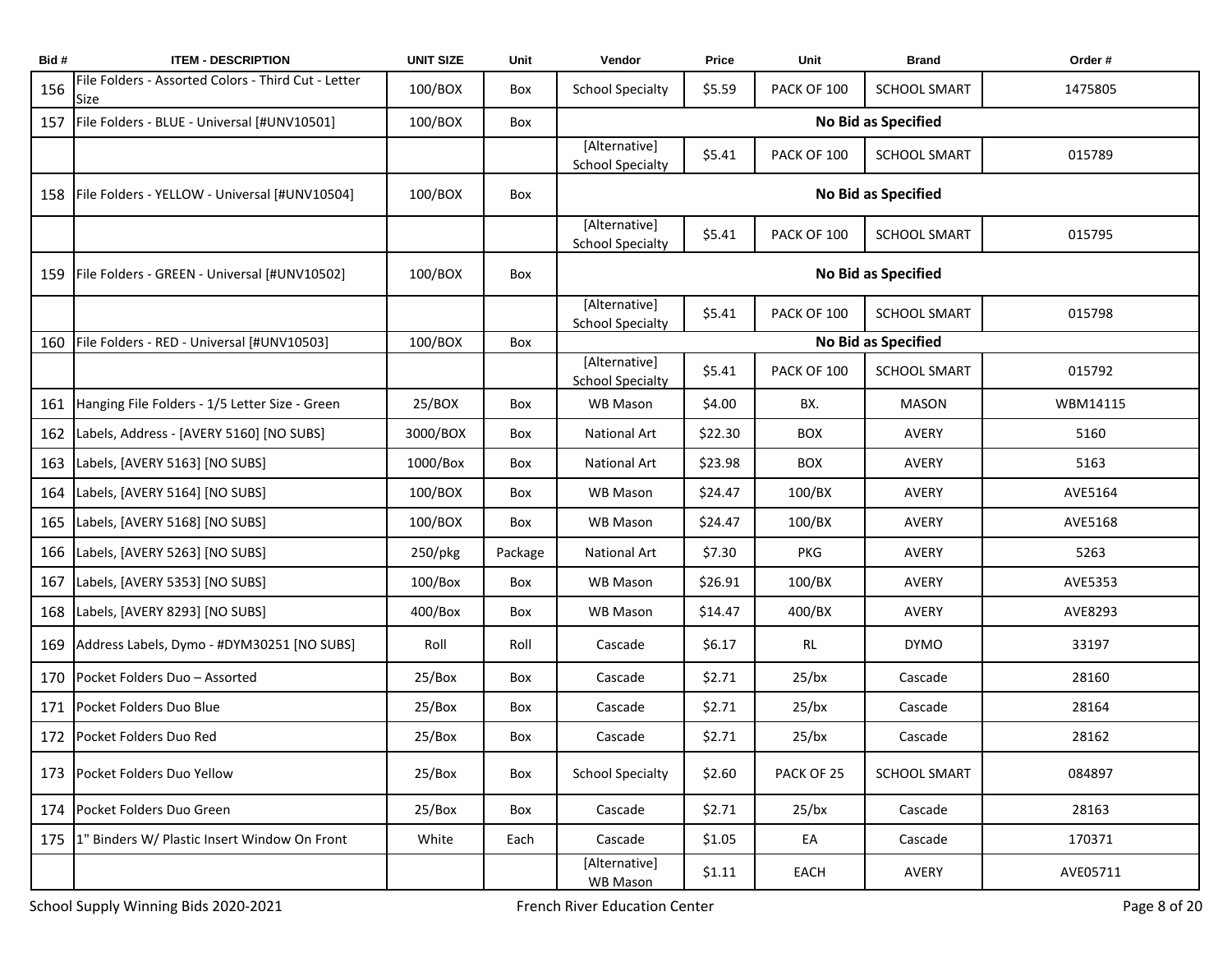| Bid# | <b>ITEM - DESCRIPTION</b>                                                     | <b>UNIT SIZE</b>         | Unit    | Vendor                     | <b>Price</b> | Unit        | <b>Brand</b>        | Order #                                                                                              |
|------|-------------------------------------------------------------------------------|--------------------------|---------|----------------------------|--------------|-------------|---------------------|------------------------------------------------------------------------------------------------------|
| 176  | 11/2" Binders W/ Plastic Insert Window On Front                               | White                    | Each    | Cascade                    | \$1.24       | EA          | Cascade             | 15797                                                                                                |
|      |                                                                               |                          |         | [Alternative]<br>WB Mason  | \$1.43       | EACH        | AVERY               | AVE05726                                                                                             |
|      | 177 11/2" Three Ring Binder                                                   | <b>BLACK</b>             | Each    | Cascade                    | \$1.14       | EA          | Cascade             | 5470                                                                                                 |
|      |                                                                               |                          |         | [Alternative]<br>WB Mason  | \$1.38       | <b>EACH</b> | <b>AVERY</b>        | AVE03401                                                                                             |
| 178  | Binder, Standard 3 Ring Vinyl - 1/2 Inch, 8 1/2 X 11                          | <b>BLACK</b>             | Each    | <b>WB Mason</b>            | \$1.02       | EACH        | AVERY               | AVE03201                                                                                             |
| 179  | Binder, Standard 3 Ring Vinyl - One Inch, 8 1/2 X 11 -<br>State Color On P.O. | $\hspace{0.05cm} \ldots$ | Each    | <b>WB Mason</b>            | \$1.01       | <b>EACH</b> | <b>AVERY</b>        | AVE03300 - Blue<br>AVE03301 - Black                                                                  |
|      |                                                                               |                          |         | [Alternative]<br>Cascade   | \$1.05       | EA          | Cascade             | Black - 118889<br>Blue - 118891<br>Red - 118892<br>Green - 118893<br>White - 003916<br>Gray - 012232 |
| 180  | Binder 2" with plastic front insert                                           | $---$                    | Each    | <b>WB Mason</b>            | \$1.68       | EACH        | AVERY               | AVE05731                                                                                             |
| 181  | Binder, Standard 3 Ring Vinyl - Two Inch, 8 1/2 X 11 -<br>State Color On P.O. | $\overline{\phantom{a}}$ | Each    | <b>WB Mason</b>            | \$1.40       | <b>EACH</b> | <b>AVERY</b>        | AVE03500 - Blue<br>AVE03301 - Black                                                                  |
|      |                                                                               |                          |         | [Alternative]<br>Cascade   | \$1.55       | EA          | Cascade             | Black - 149917<br>Blue - 149918<br>Red - 005758<br>Green - 005759<br>White - 015950                  |
| 182  | Binders 3" with plastic front insert                                          | $\overline{a}$           | Each    | <b>WB Mason</b>            | \$2.05       | EACH        | AVERY               | AVE05741                                                                                             |
| 183  | Binder, Standard 3 Ring Vinyl - Three Inch, 8 1/2 X<br>11                     | <b>BLACK</b>             | Each    | WB Mason                   | \$1.93       | EACH        | AVERY               | AVE03602                                                                                             |
| 184  | Binder, Standard 3 Ring Vinyl - Fourt Inch, 8 1/2 X<br>12                     | <b>BLACK</b>             | Each    | <b>WB Mason</b>            | \$4.09       | EACH        | <b>AVERY</b>        | AVE09800                                                                                             |
| 185  | Binder Dividers - A To Z                                                      | $---$                    | Package | <b>School Specialty</b>    | \$1.23       | EACH        | <b>SCHOOL SMART</b> | 081939                                                                                               |
| 186  | Binder Dividers - Insertable - Colored Tab                                    | 5 TAB SET                | Package | <b>School Specialty</b>    | \$0.27       | <b>EACH</b> | <b>SCHOOL SMART</b> | 081940                                                                                               |
| 187  | Binder Dividers - 5 Tab - Avery - [#AVE11110] [NO<br>SUBS]                    | 5 TAB SET                | Package | <b>National Art</b>        | \$0.45       | <b>PKG</b>  | AVERY               | 11110                                                                                                |
| 188  | Binder Dividers - 8 Tab - Avery - [#AVE11111] [NO<br>SUBS]                    | 8 TAB SET                | Package | National Art               | \$0.68       | <b>PKG</b>  | <b>AVERY</b>        | 11111                                                                                                |
| 189  | Binding Combs 1/2"                                                            | $100/b$ ox               | Box     | <b>Standard Stationery</b> | \$3.08       | Box         | <b>HOP</b>          | $PB-1/2$                                                                                             |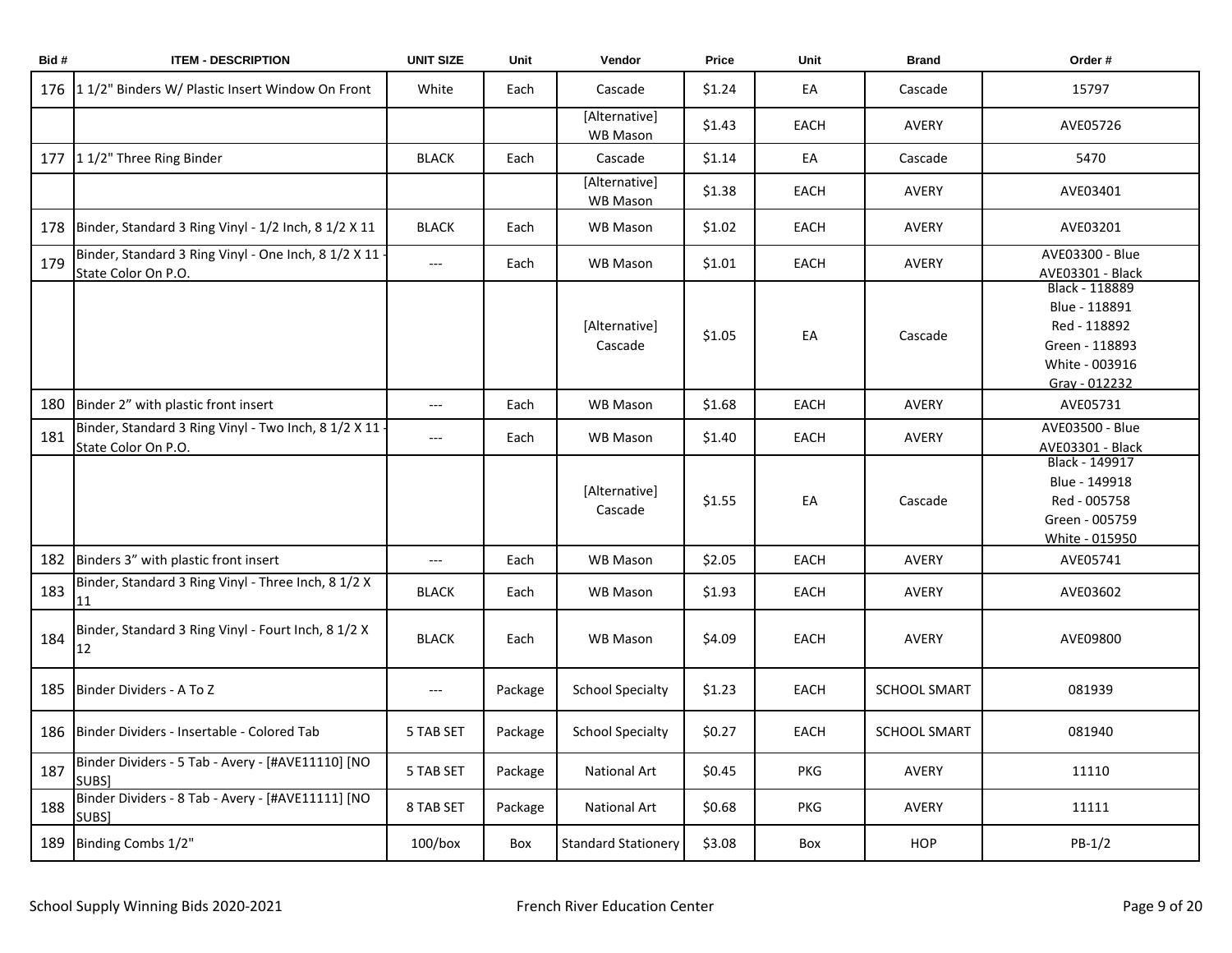| Bid# | <b>ITEM - DESCRIPTION</b>                                          | <b>UNIT SIZE</b>           | Unit    | Vendor                                      | <b>Price</b> | Unit         | <b>Brand</b>        | Order#            |
|------|--------------------------------------------------------------------|----------------------------|---------|---------------------------------------------|--------------|--------------|---------------------|-------------------|
| 190  | Binding Combs 5/8"                                                 | $100/b$ ox                 | Box     | <b>Standard Stationery</b>                  | \$4.40       | Box          | <b>HOP</b>          | PB-5/8            |
| 191  | Binding Combs 1"                                                   | $100/b$ ox                 | Box     | Cascade                                     | \$6.39       | $50$ /bx     | Cascade             | 22114             |
| 192  | DYMO self-adhesive file folder labels (30277) [NO<br>SUBS]         | 9/16 by 37/16              | Pkg.    | Cascade                                     | \$5.68       | pkg          | Dymo                | 33202             |
| 193  | DYMO self-adhesive address labels (30572) [NO<br>SUBS]             | $11/8 \times 3\frac{1}{2}$ | Pkg.    | <b>School Specialty</b>                     | \$16.52      | PACK OF 2    | <b>DYMO</b>         | 1480381           |
| 194  | <b>5 Tab Binder Dividers</b>                                       | 5 TAB SET                  | Package | <b>School Specialty</b>                     | \$0.28       | EACH         | <b>SCHOOL SMART</b> | 081934            |
| 195  | Sheet Protectors - Top Loading                                     | 100/BOX                    | Box     | <b>Standard Stationery</b>                  | \$2.29       | Box          | PREMIER             | 41294             |
| 196  | Binder Clip - 2"W - 1" Capacity - Large                            | 12/BOX                     | Box     | <b>School Specialty</b>                     | \$0.92       | PACK OF 12   | <b>SCHOOL SMART</b> | 032403            |
| 197  | Binder Clip - 1 1/4"W - 5/8" Capacity - Med                        | 24/BOX                     | Box     | <b>Standard Stationery</b>                  | \$0.38       | Box          | GENERAL             | <b>BC50</b>       |
| 198  | Binder Clip - 3/4"W - 3/8" Capacity - Small                        | 40/BOX                     | Box     | <b>Standard Stationery</b>                  | \$0.17       | Box          | <b>GENERAL</b>      | <b>BC20</b>       |
| 199  | Stikki Clips (E-Z Up Clips) – reusable paper holders               | 20/Box                     | Box     | <b>School Specialty</b>                     | \$2.40       | PACK OF 20   | <b>STIKKIWORKS</b>  | 060915            |
|      |                                                                    |                            |         | [Alternative]<br><b>Standard Stationery</b> | \$1.86       | Box          | <b>RESTICK CLIP</b> | <b>RSC-20</b>     |
| 200  | Metal Book Rings, ACCO 72202 - 1" Diameter                         | 100/BOX                    | Box     | <b>School Specialty</b>                     | \$2.83       | PACK OF 100  | <b>SCHOOL SMART</b> | 036975            |
| 201  | Brass Fasteners - 1/2" - Kurtz #11426 [NO SUBS]                    | 100/BOX                    | Box     | <b>Standard Stationery</b>                  | \$0.38       | Box          | GENERAL             | #2                |
| 202  | Brass Fasteners - 1"                                               | 100/BOX                    | Box     | <b>School Specialty</b>                     | \$0.61       | PACK OF 100  | SCHOOL SMART        | 059952            |
| 203  | Brass Fasteners - 2"                                               | 100/BOX                    | Box     | Cascade                                     | \$1.60       | $100$ /bx    | Cascade             | 119052            |
| 204  | <b>Thumb Tacks</b>                                                 | 100/BOX                    | Box     | <b>Standard Stationery</b>                  | \$0.16       | Box          | <b>STANDARDS</b>    | TT <sub>2</sub>   |
| 205  | Paper Clips - #1 Gem - Smooth - (100 per box - 10<br>box per pack) | $---$                      | Box     | <b>School Specialty</b>                     | \$1.70       | Pack of 1000 | SCHOOL SMART        | 1500600           |
| 206  | Paper Clips - Jumbo - Smooth - (100 per box - 10<br>box per pack)  | ---                        | Box     | WB Mason                                    | \$0.46       | <b>BOX</b>   | UNIVERSAL           | <b>UNV72220BX</b> |
| 207  | Rubber Bands 1/4 Lb Asst.                                          | $\qquad \qquad - -$        | Box     | <b>Standard Stationery</b>                  | \$0.48       | Box          | <b>GENERAL</b>      | 54                |
| 208  | Staple Remover - Claw                                              | ---                        | Each    | <b>Standard Stationery</b>                  | \$0.19       | Each         | GENERAL             | 32002             |
| 209  | Stapler                                                            | ---                        | Each    | <b>School Specialty</b>                     | \$1.37       | EACH         | SCHOOL SMART        | 038178            |
| 210  | <b>Heavy Dudty Stapler</b>                                         | ---                        | Each    | <b>Standard Stationery</b>                  | \$6.50       | Each         | STANDARDS           | 13HD              |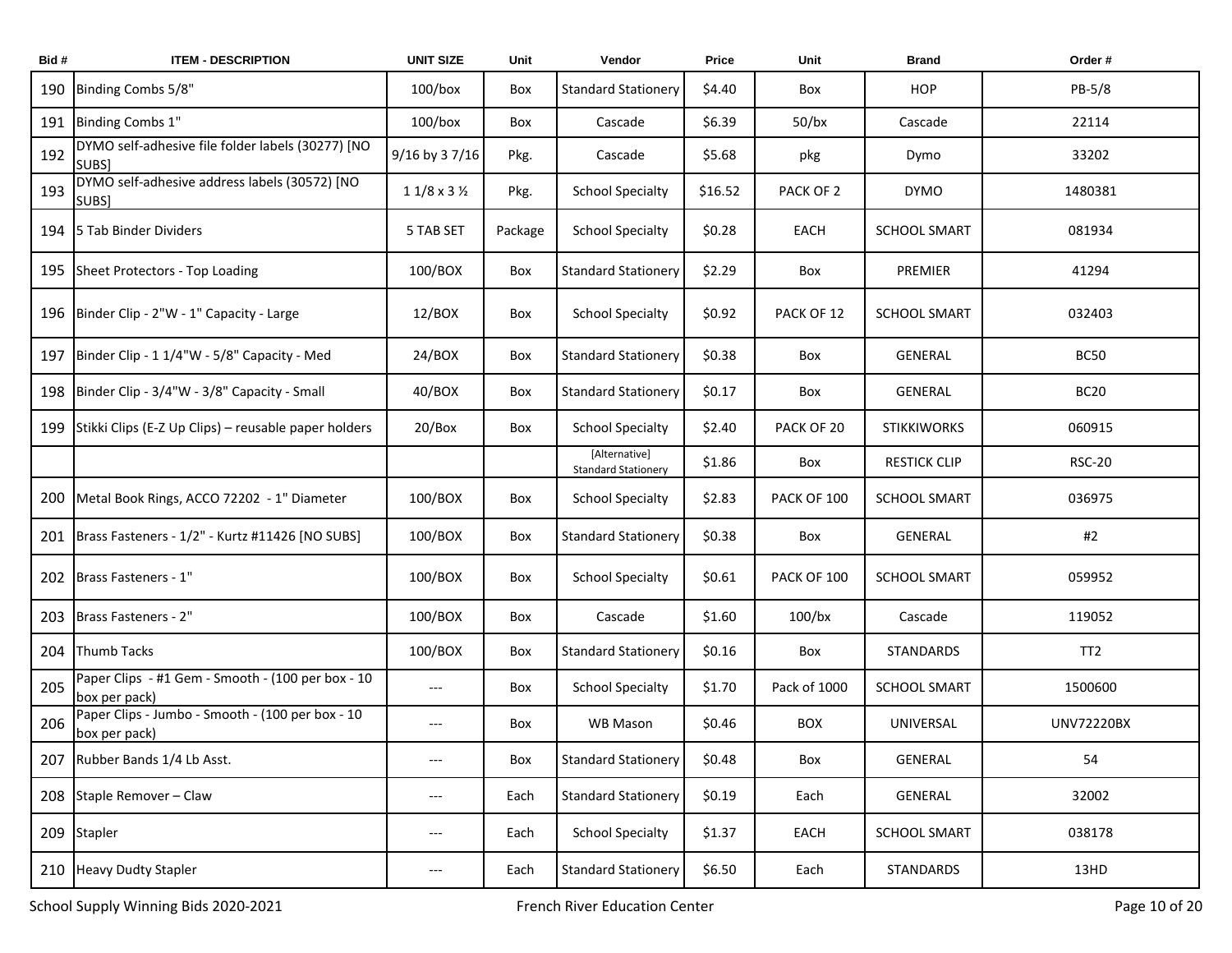| Bid# | <b>ITEM - DESCRIPTION</b>                                                | <b>UNIT SIZE</b>                  | Unit | Vendor                     | Price   | Unit        | <b>Brand</b>        | Order#            |
|------|--------------------------------------------------------------------------|-----------------------------------|------|----------------------------|---------|-------------|---------------------|-------------------|
| 211  | Staples - Standard                                                       | 5000/BOX                          | Box  | <b>Standard Stationery</b> | \$0.43  | Box         | <b>STANDARDS</b>    | <b>STBC</b>       |
| 212  | Staples - Standard - Chisel Point - 1/4"                                 | 5000/BOX                          | Box  | WB Mason                   | \$0.51  | <b>BOX</b>  | UNIVERSAL           | UNV79000          |
| 213  | Kid Scissors - 5" Pointed - Assorted - Westcott [NO<br>SUBS]             | 4/Pack                            | Pack | <b>School Specialty</b>    | \$0.63  | EACH        | <b>WESTCOTT</b>     | 1464910           |
|      | 214   Kid Scissors - 5" Pointed - Fiskars - [NO SUBS]                    | Each                              | Each | <b>National Art</b>        | \$0.53  | EA          | <b>FISKARS</b>      | 105580            |
| 215  | Scissors - Clip Point - 5"                                               | $---$                             | Each | <b>School Specialty</b>    | \$0.68  | EACH        | <b>SCHOOL SMART</b> | 086339            |
| 216  | Scissors - For Kids Blunt Cut                                            | $---$                             | Each | <b>Standard Stationery</b> | \$0.22  | Each        | GENERAL             | E9416             |
| 217  | Scissors - Blunt - 5" - Fiskars                                          | ---                               | Each | National Art               | \$0.53  | EA          | <b>FISKARS</b>      | 153520            |
| 218  | Scissors - Blunt - 8" - Fiskars                                          | ---                               | Each | <b>National Art</b>        | \$1.58  | EA          | <b>FISKARS</b>      | 150220            |
| 219  | Scissors - 8"                                                            | ---                               | Each | <b>Standard Stationery</b> | \$0.36  | Each        |                     | E2000             |
| 220  | Scissors - 8" Straight - Fiskars [#FSK01004761j] [NO<br>SUBS]            | $---$                             | Each | National Art               | \$3.25  | EA          | <b>FISKARS</b>      | 01-004761J        |
| 221  | 3 Hole Paper Punch - Manual - Counter Use/Size<br><b>Medium Capacity</b> | ---                               | Each | <b>Standard Stationery</b> | \$2.38  | Each        | <b>STANDARDS</b>    | $3 - 1$           |
| 222  | Calculator paper rolls                                                   | 2-1/4 X 150ft.                    | roll | WB Mason                   | \$0.42  | <b>ROLL</b> | UNIVERSAL           | <b>UNV35710EA</b> |
| 223  | Metal rim round key tags, white, 1 % inch diameter                       | 50/pack                           | pack | WB Mason                   | \$3.45  | PK          | <b>AVERY</b>        | AVE11025          |
| 224  | Metal Rim Key Tags, Card Stock/Metal - AVERY<br>#AVE11025 [NO SUBS]      | 50/pack                           | pack | Cascade                    | \$4.19  | $50$ /pk    | Avery               | 121227            |
| 225  | Handheld Calculators (Approx. 4x5) Basic Function                        | ---                               | Each | Cascade                    | \$0.97  | EA          | Cascade             | 120125            |
| 226  | Ruler - Plastic Metric - 1/16 Inch                                       | $---$                             | Each | <b>Standard Stationery</b> | \$0.09  | Each        | <b>STANDARDS</b>    | 16220             |
| 227  | Tape - Cellophane - 1/2 X 1296 - 1inch Core                              | ---                               | Each | <b>Standard Stationery</b> | \$0.24  | Each        | <b>TAPE MATE</b>    | 5000              |
| 228  | Tape - Cellophane - 3/4 X 1296 - 1 Inch Core                             | ---                               | Each | WB Mason                   | \$0.55  | EACH        | 3M                  | MMM5910341296     |
| 229  | Invisable Tape - .75"x36 yards - School Smart<br>#1354292 [NO SUBS]      | 12/Pack                           | Pack | <b>School Specialty</b>    | \$12.12 | PACK OF 12  | <b>SCHOOL SMART</b> | 1354242           |
|      | 230 Tape 3/4" - Clear - Transparent                                      | 6/Pack                            | Pack | National Art               | \$8.46  | <b>PACK</b> | 3M                  | MMM600-34-6       |
| 231  | Scotch Magic Tape 3/4" x 1000" [#MMM810P10K]<br>[NO SUBS]                | 10/Pack                           | Pack | National Art               | \$14.20 | <b>PACK</b> | 3M                  | MMM810-34-10PK    |
| 232  | <b>Tape Dispenser</b>                                                    | ---                               | Each | <b>School Specialty</b>    | \$0.79  | EACH        | <b>SCHOOL SMART</b> | 040617            |
| 233  | Masking Tape - 1/2 Inch X 60 Yards                                       | ---                               | Each | <b>Standard Stationery</b> | \$0.39  | Each        | EDGE                | $E83-1/2$         |
|      | 234 Masking Tape - Double Sided - 1/2 Inch X 60 Yards                    | $\hspace{0.05cm} \dashrightarrow$ | Each | <b>School Specialty</b>    | \$7.80  | EACH        | <b>SCOTCH</b>       | 1457945           |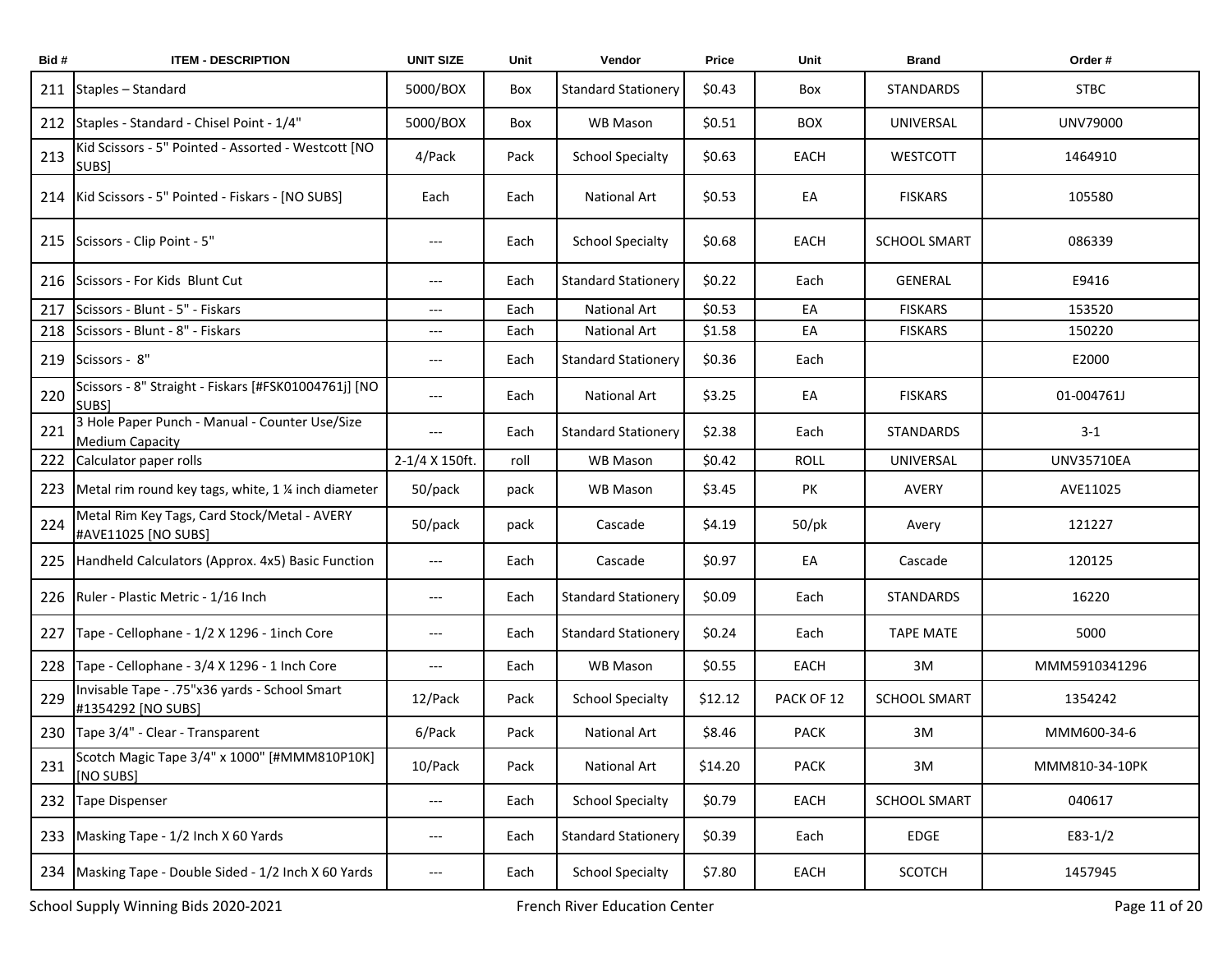| Bid# | <b>ITEM - DESCRIPTION</b>                                              | <b>UNIT SIZE</b>                    | Unit  | Vendor                                      | Price   | Unit        | <b>Brand</b>            | Order #           |
|------|------------------------------------------------------------------------|-------------------------------------|-------|---------------------------------------------|---------|-------------|-------------------------|-------------------|
| 235  | Masking Tape - 3/4 Inch X 60 Yards                                     | $---$                               | Each  | <b>WB Mason</b>                             | \$0.72  | EACH        | 3M                      | MMM260018A        |
| 236  | Masking Tape - 1 Inch X 60 Yards                                       | $\hspace{0.05cm}---$                | Each  | Cascade                                     | \$0.85  | EA          | Cascade                 | 123192            |
| 237  | Masking Tape - 2 Inch X 60 Yards                                       | $\hspace{0.05cm}---$                | Each  | Cascade                                     | \$1.55  | EA          | Cascade                 | 123193            |
| 238  | Shipping Tape - 2" -                                                   | $---$                               | Each  | <b>Standard Stationery</b>                  | \$0.47  | Each        | <b>CLEARSTICK</b>       | PP-2-55           |
| 239  | Painter/Low Tack Tape - 2"                                             | Roll                                | Each  | <b>National Art</b>                         | \$5.94  | <b>ROLL</b> | 3M                      | 2090-48A          |
| 240  | Magnetic Tape - 3/4"x25' w/tape dispenser -<br>Dowling [#90052]        | --                                  | Each  |                                             |         |             | <b>No Bids Received</b> |                   |
| 241  | Hot Glue Gun - Mini<br>[Vendor state glue size for glue gun]           | $\hspace{0.05cm}---$                | Each  | Cascade                                     | \$2.58  | EA          | Elmers                  | 169923            |
| 242  | Hot Glue Sticks - Mini<br>[Vendor state glue size to match item above] | --                                  | Each  |                                             |         |             | <b>No Bids Received</b> |                   |
| 243  | Glue                                                                   | 4 OZ.                               | Each  | <b>Standard Stationery</b>                  | \$0.29  | Each        | <b>STANDARDS</b>        | #4                |
| 244  | Glue                                                                   | 8 OZ.                               | Each  | <b>WB Mason</b>                             | \$0.67  | EACH        | <b>ELMERS</b>           | <b>EPIE304</b>    |
| 245  | <b>Glue Stick</b>                                                      | .28 oz                              | Each  | <b>Standard Stationery</b>                  | \$0.08  | Each        | WELLGO                  | ES-32             |
| 246  | <b>Glue Stick</b>                                                      | 1.3 oz                              | Each  | WB Mason                                    | \$0.15  | EACH        | UNIVERSAL               | <b>UNV75748EA</b> |
| 247  | Elmers Washable All Purpose School Glue Sticks<br>(.21 oz)             | $30$ /pk                            | Pack  | <b>National Art</b>                         | \$8.40  | <b>PACK</b> | <b>ELMERS</b>           | E514-30           |
|      |                                                                        |                                     |       | [Alternative]<br><b>Standard Stationery</b> | \$2.40  | Pack        | WELLGO                  | ES-30-30          |
| 248  | Elmers Washable All Purpose School Glue Sticks<br>(.24 oz)             | $30$ /pk                            | Pack  | <b>National Art</b>                         | \$9.64  | <b>PACK</b> | <b>ELMERS</b>           | E555              |
| 249  | Correction Fluid - White                                               | $\hspace{0.05cm}---\hspace{0.05cm}$ | Each  | Cascade                                     | \$0.45  | EA          | Cascade                 | 108835            |
| 250  | Bic White Out Correction Fluid                                         | $12$ /pk                            | Pack  | Cascade                                     | \$1.04  | $12$ /pk    | BIC                     | 164111            |
| 251  | <b>Correction Tape</b>                                                 | $\hspace{0.05cm}---\hspace{0.05cm}$ | Each  | <b>WB Mason</b>                             | \$1.19  | EACH        | <b>TOMBOW</b>           | TOM68650          |
|      | 252 Mechanical Pencil, .7mm                                            | <b>DOZEN</b>                        | Dozen | <b>School Specialty</b>                     | \$2.48  | PACK OF 12  | <b>SCHOOL SMART</b>     | 086330            |
| 253  | Class Pack Wood Pencils -<br>[Crayola [#CY0684240                      | 240/Box                             | Box   | National Art                                | \$26.64 | <b>BOX</b>  | CRAYOLA                 | 68-8024           |
| 254  | Pencil w/erasers - Laddie                                              | <b>DOZEN</b>                        | Dozen | WB Mason                                    | \$2.12  | DZ          | <b>DIXON</b>            | DIX13304          |
| 255  | Pencils #2 W/Erasers Kendal                                            | <b>DOZEN</b>                        | Dozen | WB Mason                                    | \$0.58  | DZ          | UNIVERSAL               | UNV55400          |
|      | 256 Pencil #2 Yellow Ticonderoga [NO SUBS]                             | <b>DOZEN</b>                        | Dozen | WB Mason                                    | \$1.32  | DZ          | <b>DIXON</b>            | DIX13882          |
| 257  | Pencil #2 Yellow Ticonderoga Woodcase<br>[NO SUBS]                     | DOZEN                               | Dozen | WB Mason                                    | \$1.32  | DZ          | <b>DIXON</b>            | DIX13882          |

School Supply Winning Bids 2020-2021 **French River Education Center** French River Education Center Page 12 of 20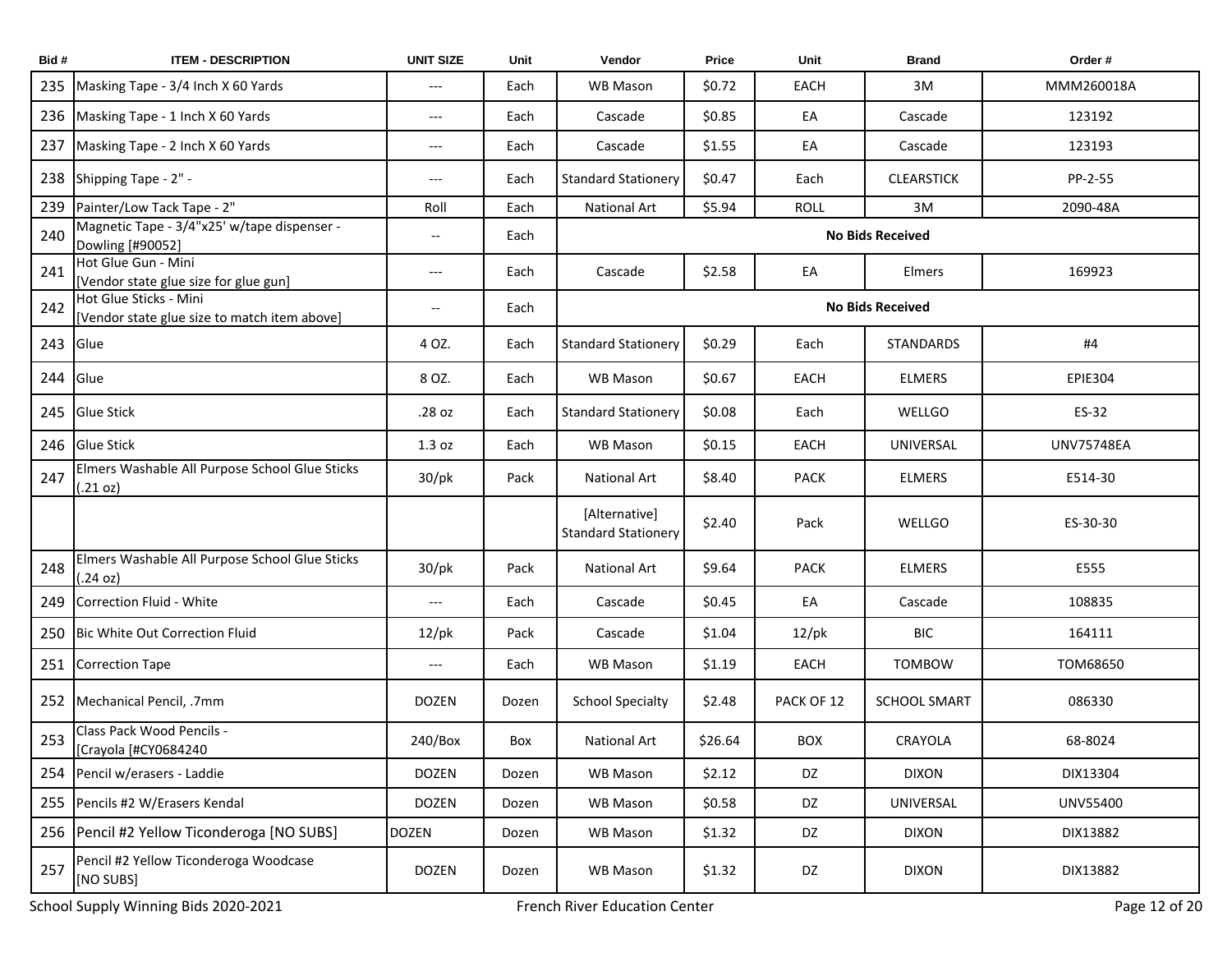| Bid# | <b>ITEM - DESCRIPTION</b>                                                    | <b>UNIT SIZE</b>         | Unit    | Vendor                     | Price   | Unit         | <b>Brand</b>            | Order#    |
|------|------------------------------------------------------------------------------|--------------------------|---------|----------------------------|---------|--------------|-------------------------|-----------|
| 258  | Pencils #2 Pre-Sharpened W/Eraser (Orange)                                   | <b>DOZEN</b>             | Dozen   | <b>School Specialty</b>    | \$0.57  | PACK OF 12   | <b>SCHOOL SMART</b>     | 084453    |
| 259  | Pencil - Primer - For Beginners                                              | <b>DOZEN</b>             | Dozen   | <b>Standard Stationery</b> | \$1.18  | Dozen        | PRIMA                   | #80       |
| 260  | Pencils - Assorted Colors                                                    | <b>DOZEN</b>             | Dozen   | <b>School Specialty</b>    | \$0.62  | SET OF 12    | <b>SCHOOL SMART</b>     | 245787    |
| 261  | Colored Pencil Class pack with Pencil Sharpeners -<br><b>Assorted Colors</b> | 240 Pack                 | Package | <b>National Art</b>        | \$26.64 | <b>PACK</b>  | CRAYOLA                 | 68-8024   |
| 262  | <b>Crayola Colored Pencils</b>                                               | $12$ /pk                 | Pack    | <b>WB Mason</b>            | \$1.17  | ST.          | CRAYOLA                 | CYO684012 |
| 263  | Crayola Colored Pencils - Neutral Colors                                     | $12$ /pk                 | Pack    |                            |         |              | <b>No Bids Received</b> |           |
| 264  | Metallic Colored Pencils - Assorted Colors                                   | 12/SET                   | Package | <b>School Specialty</b>    | \$1.25  | SET OF 12    | LIQUI-MARK              | 067630    |
| 265  | Soap Eraser - 2"x1#                                                          | $---$                    | Each    |                            |         |              | <b>No Bids Received</b> |           |
| 266  | Pencil Eraser - Pink - Med Size Beveled                                      | <b>DOZEN</b>             | Dozen   | <b>Standard Stationery</b> | \$0.35  | Dozen        | <b>STANDARDS</b>        | G90       |
| 267  | Pencil Eraser - Block Shape 1 Lb. Box                                        | 40/BOX                   | Box     | <b>Standard Stationery</b> | \$1.07  | Box          | <b>EASY ERASE</b>       | G40       |
| 268  | Papermate Arrowhead Eraser Caps                                              | 144/Box                  | Box     | <b>Standard Stationery</b> | \$0.89  | Box          | <b>EASY ERASE</b>       | 7107      |
| 269  | Pencil Sharpener - Boston                                                    | ---                      | Each    | <b>Standard Stationery</b> | \$6.25  | Each         | <b>ACCUPOINT</b>        | PS8M      |
| 270  | Pencil Sharpener - Wood grain Electric                                       | ---                      | Each    | <b>WB Mason</b>            | \$16.06 | EACH         | <b>BOSTON</b>           | EPI1800   |
| 271  | Pencil Sharpener - Hand Held with Container                                  | ---                      | Each    | <b>Standard Stationery</b> | \$0.13  | Each         | <b>ACCUPOINT</b>        | L001      |
| 272  | Papermate Flair Assorted                                                     | 16/Pack                  | Pack    |                            |         |              | <b>No Bids Received</b> |           |
| 273  | Papermate Flair Felt Tip Pens - Medium Point                                 | 16/Pack                  | Pack    |                            |         |              | <b>No Bids Received</b> |           |
| 274  | Pilot G-2 Retractable Gel-Ink Pen - Bold Point - Blue                        | $---$                    | Dozen   | <b>WB Mason</b>            | \$11.78 | DZ           | PILOT                   | PIL31257  |
| 275  | Ball Point Pens Bic Round Stic - Fine Point - Blue                           | $---$                    | Dozen   | <b>Standard Stationery</b> | \$0.46  | Dozen        | <b>STICKWRITER</b>      | S700X     |
| 276  | Ball Point Pens Bic Round Stic - Fine Point - Black                          | ---                      | Dozen   | <b>Standard Stationery</b> | \$0.46  | Dozen        | <b>STICKWRITER</b>      | S700X     |
| 277  | Ball Point Pens Bic Round Stic - Medium Point -<br>Blue                      |                          | Dozen   | National Art               | \$0.92  | <b>DOZEN</b> | BIC                     | GSM11-BE  |
| 278  | Ball Point Pens Bic Round Stic - Medium Point -<br><b>Black</b>              | ---                      | Dozen   | National Art               | \$0.92  | <b>DOZEN</b> | <b>BIC</b>              | GSM11-BK  |
| 279  | Ball Point Pens Bic Round Stic - Medium Point - Red                          | $\hspace{0.05cm} \ldots$ | Dozen   | National Art               | \$0.92  | DOZEN        | BIC                     | GSM11-RD  |
| 280  | Ball Point Pens Flexgrip Pen By Papermate -<br>Medium Point-Blue             | $\hspace{0.05cm} \ldots$ | Dozen   | National Art               | \$6.54  | DOZEN        | PAPERMATE               | 96101     |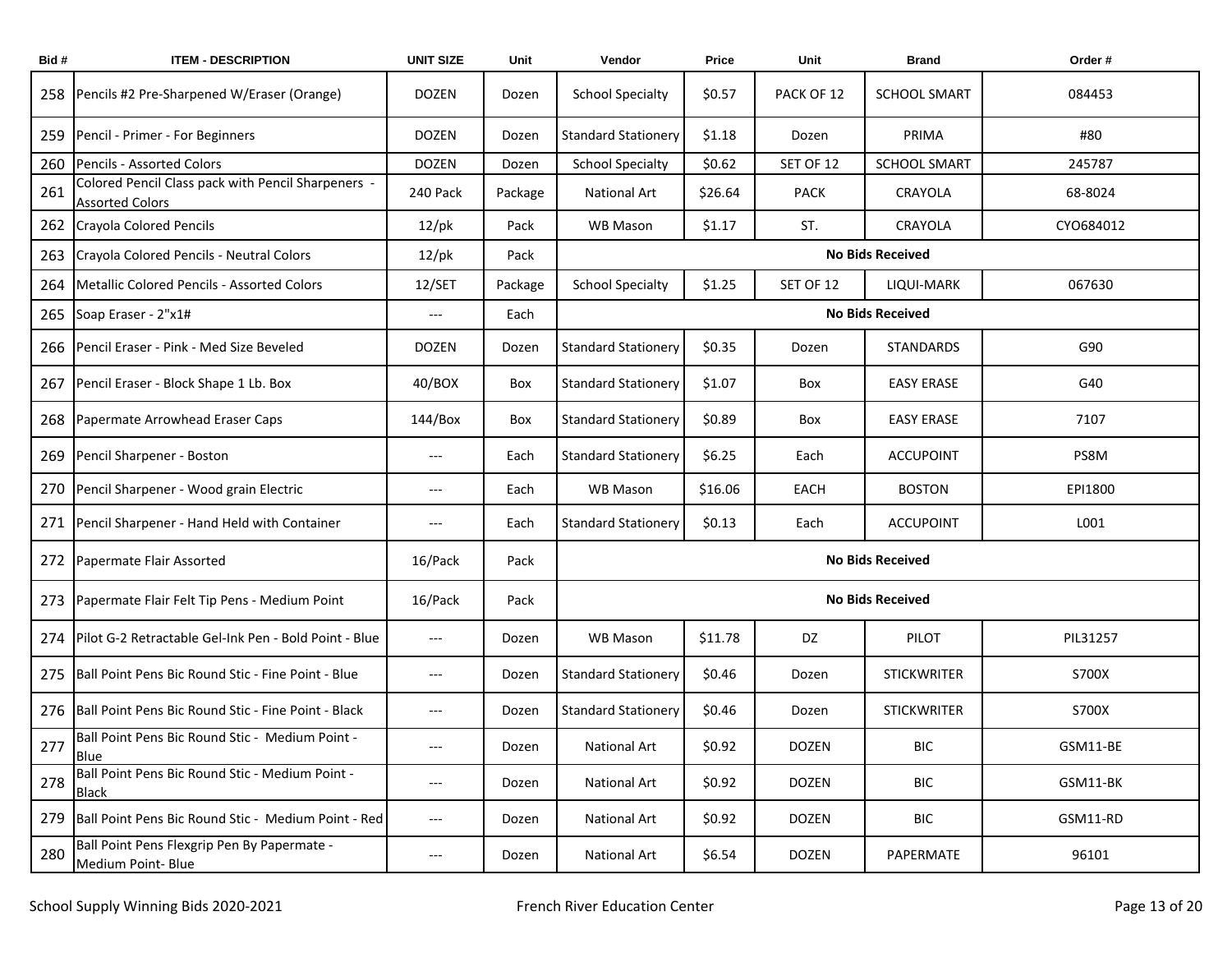| Bid# | <b>ITEM - DESCRIPTION</b>                                                                                               | <b>UNIT SIZE</b>         | Unit    | Vendor                     | Price   | Unit              | <b>Brand</b>            | Order #  |
|------|-------------------------------------------------------------------------------------------------------------------------|--------------------------|---------|----------------------------|---------|-------------------|-------------------------|----------|
| 281  | Ball Point Pens Flexgrip Pen By Papermate -<br>Medium Point- Black                                                      | ---                      | Dozen   | <b>National Art</b>        | \$6.54  | <b>DOZEN</b>      | PAPERMATE               | 96301    |
| 282  | Ball Point Pens Flexgrip Pen By Papermate -<br>Medium Point-Red                                                         | ---                      | Dozen   | <b>National Art</b>        | \$6.54  | <b>DOZEN</b>      | PAPERMATE               | 96201    |
| 283  | Ball Point Pens Flexgrip Pen By Papermate - Fine<br>Point - Blue                                                        | $---$                    | Dozen   | <b>National Art</b>        | \$6.54  | DOZEN             | PAPERMATE               | 96601    |
| 284  | Ball Point Pens Flexgrip Pen By Papermate - Fine<br>Point - Black                                                       | $\overline{\phantom{a}}$ | Dozen   | <b>National Art</b>        | \$6.54  | DOZEN             | PAPERMATE               | 96801    |
| 285  | Sharpie Oil Based Paint Medium Point Markers - Set<br>of 2 - 2 Colors include: (1) Metallic Gold (1) Metallic<br>Silver | $---$                    | Set     | <b>School Specialty</b>    | \$3.02  | PACK OF 2         | <b>SHARPIE</b>          | 1446377  |
| 286  | Sharpie Permanent Markers - Fine Tip - Black                                                                            | $---$                    | Each    | National Art               | \$0.42  | EA                | SHARPIE                 | 30001    |
| 287  | Sharpie Permanent Markers - X-Fine Tip - Black                                                                          | $---$                    | Each    | <b>National Art</b>        | \$0.43  | EA                | <b>SHARPIE</b>          | 37001    |
| 288  | Sharpie Permanent Markers - S-Fine Tip - Black                                                                          | $---$                    | Each    | <b>National Art</b>        | \$0.43  | EA                | <b>SHARPIE</b>          | 37001    |
| 289  | Sharpies Fine - Blue                                                                                                    | $---$                    | Each    | <b>National Art</b>        | \$0.43  | EA                | <b>SHARPIE</b>          | 30003    |
| 290  | Sharpies Fine - Red                                                                                                     | ---                      | Each    | <b>National Art</b>        | \$0.43  | EA                | <b>SHARPIE</b>          | 30002    |
| 291  | Sharpies Fine - Green                                                                                                   | ---                      | Each    | National Art               | \$0.43  | EA                | SHARPIE                 | 30004    |
| 292  | Sharpie Marker Set [NO SUBS]                                                                                            | 8/Pack                   | Pack    | <b>National Art</b>        | \$3.78  | <b>PACK</b>       | SHARPIE                 | 30078    |
| 293  | Flair Assorted Pens - Papermate [#PAP70644] [NO<br>SUBS]                                                                | 16/Pkg                   | Package |                            |         |                   | <b>No Bids Received</b> |          |
| 294  | Marker Chisel Tip Assorted - EXPO - [NO SUBS]                                                                           | 16/Set                   | Set     | <b>WB Mason</b>            | \$9.66  | ST.               | SANFORD                 | SAN81045 |
| 295  | Marker Chisel Tip Assorted - Sharpie - [#SAN38250]<br>[NO SUBS]                                                         | 8/Set                    | Set     | National Art               | \$4.88  | <b>SET</b>        | SHARPIE                 | 38250    |
| 296  | Permanent Markers - Black                                                                                               | $---$                    | Each    | <b>Standard Stationery</b> | \$0.12  | Each              | <b>MIGHTY MARK</b>      | 425BK    |
| 297  | Permanent Markers - Chisel Tip - Assorted Colors<br>per Set                                                             | 8/SET                    | Set     | <b>Standard Stationery</b> | \$0.97  | Set               | <b>MIGHTY MARK</b>      | 425-8    |
| 298  | Washable Markers - Prang [#DIX80613]                                                                                    | 200/Carton               | Carton  | <b>School Specialty</b>    | \$36.13 | <b>SET OF 200</b> | PRANG                   | 221379   |
| 299  | Uniblazer Highlighters - Assorted Colors                                                                                | 6/SET                    | Set     | <b>School Specialty</b>    | \$0.79  | SET OF 6          | <b>SCHOOL SMART</b>     | 1298145  |
| 300  | Highlighters - Yellow                                                                                                   | $---$                    | Dozen   | <b>Standard Stationery</b> | \$1.34  | Dozen             | <b>EMPHASIZER</b>       | 814XX    |
|      | 301 Highlighters - Pink                                                                                                 | $---$                    | Dozen   | <b>Standard Stationery</b> | \$1.27  | Dozen             | <b>EMPHASIZER</b>       | 814XX    |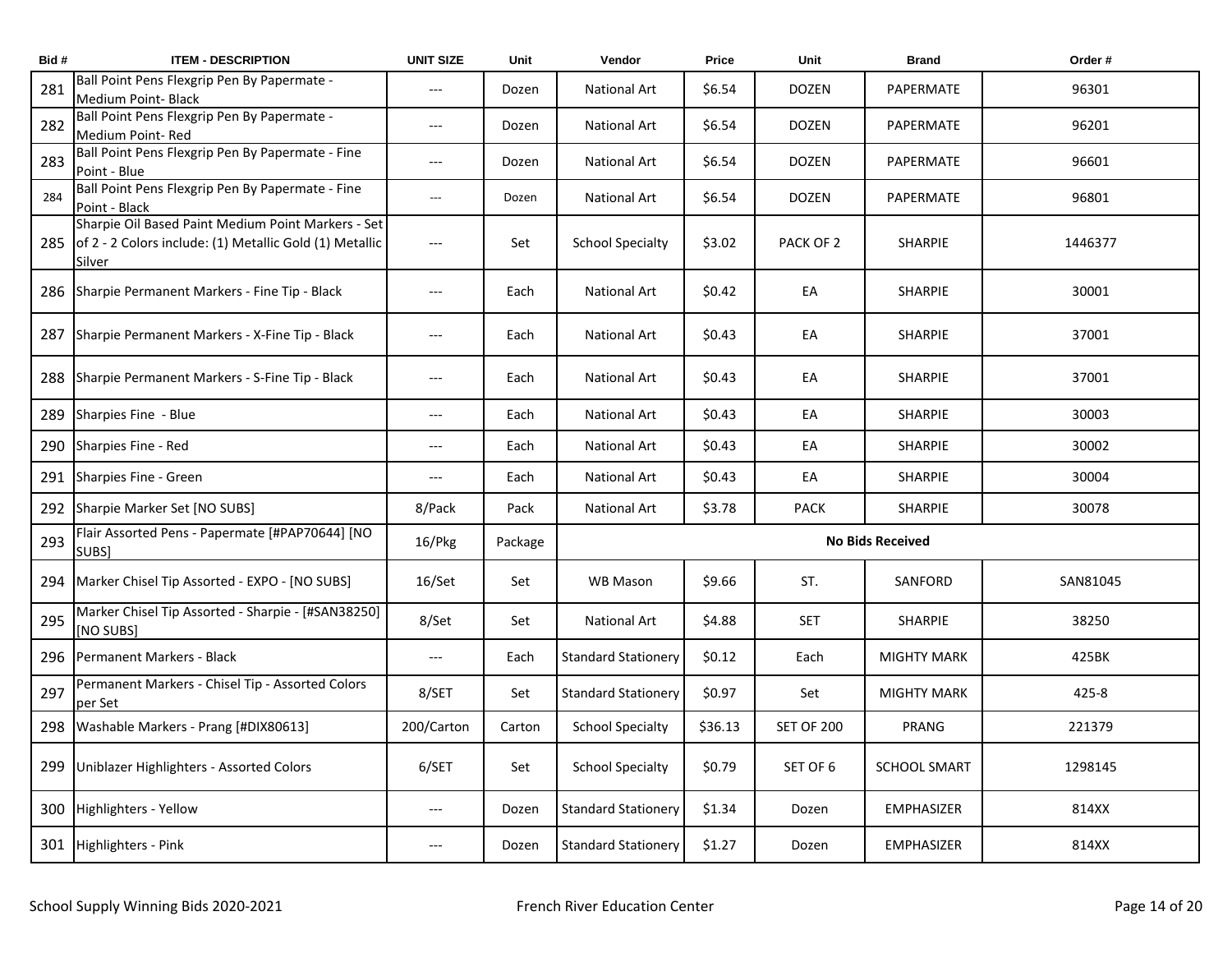| Bid# | <b>ITEM - DESCRIPTION</b>                                                                                                                                                                                        | <b>UNIT SIZE</b>                         | Unit    | Vendor                     | Price   | Unit            | <b>Brand</b>         | Order#    |
|------|------------------------------------------------------------------------------------------------------------------------------------------------------------------------------------------------------------------|------------------------------------------|---------|----------------------------|---------|-----------------|----------------------|-----------|
| 302  | Highlighters - Orange                                                                                                                                                                                            | $\hspace{0.05cm} \ldots \hspace{0.05cm}$ | Dozen   | <b>Standard Stationery</b> | \$1.27  | Dozen           | <b>EMPHASIZER</b>    | 814XX     |
| 303  | Accent Tank Highlight - Sharpie - [#SAN25053] [NO<br>SUBS]                                                                                                                                                       | 12/Pkg                                   | Package | WB Mason                   | \$7.19  | ST.             | SANFORD              | SAN25053  |
| 304  | <b>Flip Chart Markers</b>                                                                                                                                                                                        | 4/SET                                    | Set     | Cascade                    | \$2.44  | 4/set           | Flip chart           | 113979    |
| 305  | Dry Erase Markers - Chisel Tip - Low Odor - Black                                                                                                                                                                | $\hspace{0.05cm} \ldots \hspace{0.05cm}$ | Each    | Cascade                    | \$0.47  | EA              | Dixon                | 172950    |
| 306  | Dry Erase Markers - Bullet Tip - Low Odor - Black                                                                                                                                                                | $\qquad \qquad \cdots$                   | Each    | Cascade                    | \$0.28  | EA              | Cascade              | 33054     |
| 307  | Dry Erase Markers - Fine Tip                                                                                                                                                                                     | 4 COLOR SET                              | Set     | <b>Standard Stationery</b> | \$1.26  | Set             | LIQUIMARK            | 16040     |
| 308  | Dry Erase Markers - Bullet Tip                                                                                                                                                                                   | <b>4 COLOR SET</b>                       | Set     | Cascade                    | \$0.93  | 4/set           | Cascade              | 32157     |
| 309  | Dry Erase Markers - Chisel Tip                                                                                                                                                                                   | 4 COLOR SET                              | Set     | <b>Standard Stationery</b> | \$0.69  | Set             | WHITEBOARD<br>WIZARD | WB80-4    |
| 310  | <b>Expo Markers - Assorted Colors</b>                                                                                                                                                                            | 8/Pack                                   | Pack    | Natio nal Art              | \$4.19  | <b>PACK</b>     | <b>EXPO</b>          | 80078     |
| 311  | <b>Expo Markers - Assorted Colors</b>                                                                                                                                                                            | 12/Pack                                  | Pack    | Cascade                    | \$10.10 | $12$ /pk        | Expo                 | 33990     |
| 312  | <b>Expo Markers - Assorted Colors</b>                                                                                                                                                                            | 16/Pack                                  | Pack    | Cascade                    | \$13.09 | $16/\text{set}$ | Expo                 | 30249     |
| 313  | Dry Erase Markers - Pen Stle - Black                                                                                                                                                                             |                                          | Pack    | <b>Standard Stationery</b> | \$3.50  | Pack            | LIQUIMARK            | 26001     |
| 314  | Crayola Visi-Visi Max Dry Erase Marker - Black                                                                                                                                                                   | 12/Box                                   | Box     | <b>School Specialty</b>    | \$7.10  | PACK OF 12      | <b>SCHOOL SMART</b>  | 1354253   |
| 315  | Eraser For Dry-Erase Whiteboard                                                                                                                                                                                  | $\hspace{0.05cm} \ldots \hspace{0.05cm}$ | Each    | <b>Standard Stationery</b> | \$0.22  | Each            | <b>STANDARDS</b>     | T104      |
| 316  | Expo Cleaner - 8oz - [NO SUBS]                                                                                                                                                                                   |                                          |         | WB Mason                   | \$1.54  | EACH            | SANFORD              | SAN81803  |
| 317  | <b>White Board Cleaner</b>                                                                                                                                                                                       | 8 OZ.                                    | Each    | <b>Standard Stationery</b> | \$1.07  | Each            | <b>WIZARD</b>        | 81803     |
| 318  | Vis A Vis Fine Point Markers                                                                                                                                                                                     | 4 COLOR SET                              | Set     | National Art               | \$2.35  | <b>SET</b>      | VIS-À-VIS            | 16074     |
| 319  | Crayola Classpack Markers, broad point, 16 colors<br>[NO SUBS]                                                                                                                                                   | 256/Box                                  | Box     | WB Mason                   | \$41.52 | 256/BX          | CRAYOLA              | CYO588201 |
| 320  | Crayola Washable Markers, 8 Classic Color Set                                                                                                                                                                    | 8/SET                                    | Set     | <b>National Art</b>        | \$1.78  | <b>SET</b>      | CRAYOLA              | 58-7808   |
| 321  | Crayola Trayola Washable Markers - Fine Tip - Pack<br>of 48 - Assorted Colors 8 essential washable marker<br>colors (6 markers per color) including Red, Orange,<br>Yellow, Green, Blue, Violet, Black and Brown | 48/PKG                                   | Package | WB Mason                   | \$13.96 | ST.             | CRAYOLA              | CYO588214 |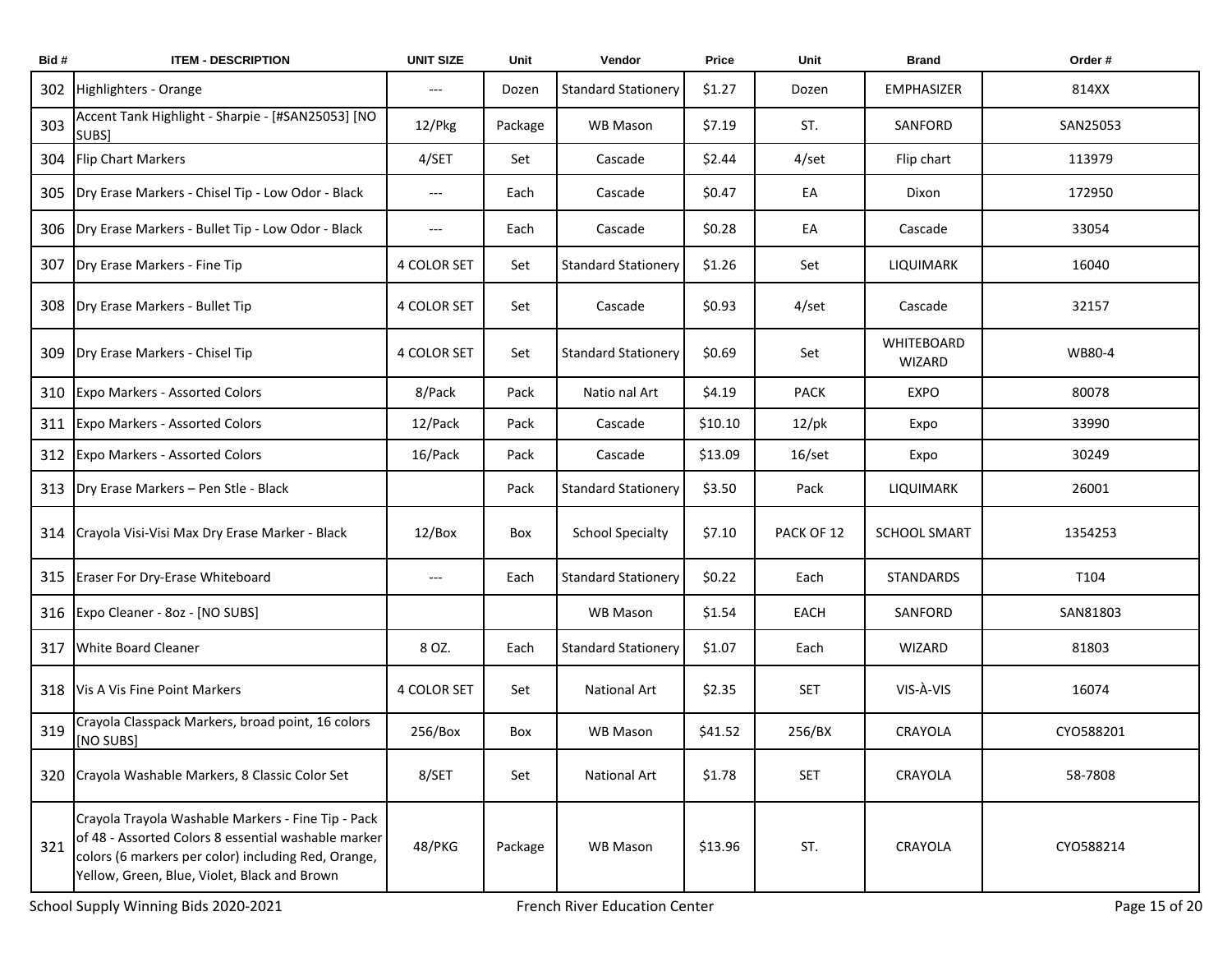| Bid# | <b>ITEM - DESCRIPTION</b>                                                   | <b>UNIT SIZE</b>         | Unit | Vendor                  | Price   | Unit              | <b>Brand</b>         | Order #                                                                                                                                                                                                                                                                                                                                         |  |
|------|-----------------------------------------------------------------------------|--------------------------|------|-------------------------|---------|-------------------|----------------------|-------------------------------------------------------------------------------------------------------------------------------------------------------------------------------------------------------------------------------------------------------------------------------------------------------------------------------------------------|--|
| 322  | Wax Crayons - Crayola #38 - Kinder Size                                     | ---                      | Box  | WB Mason                | \$1.01  | BX                | CRAYOLA              | CYO520080                                                                                                                                                                                                                                                                                                                                       |  |
| 323  | Wax Crayons - Crayola - 4 pack                                              | Pack                     | Pack | <b>No Bids Received</b> |         |                   |                      |                                                                                                                                                                                                                                                                                                                                                 |  |
| 324  | Wax Crayons - Crayola #8 Standard - 8 Color                                 | ---                      | Box  | <b>National Art</b>     | \$0.37  | <b>BOX</b>        | CRAYOLA              | 52-0008                                                                                                                                                                                                                                                                                                                                         |  |
| 325  | Wax Crayons - Crayola #12 Standard - 12 Color                               | ---                      | Box  | <b>National Art</b>     | \$0.68  | <b>BOX</b>        | CRAYOLA              | 52-0012                                                                                                                                                                                                                                                                                                                                         |  |
| 326  | Wax Crayons - Crayola - 16 Colors                                           | $---$                    | Box  | WB Mason                | \$0.73  | BX                | CRAYOLA              | CYO520016                                                                                                                                                                                                                                                                                                                                       |  |
| 327  | Class Pack Crayons                                                          | Pack                     | Pack | <b>School Specialty</b> | \$31.55 | <b>SET OF 800</b> | <b>SCHOOL SMART</b>  | 245952                                                                                                                                                                                                                                                                                                                                          |  |
| 328  | Class Pack Large Crayons                                                    | Pack                     | Pack | <b>School Specialty</b> | \$31.38 | <b>SET OF 400</b> | <b>SCHOOL SMART</b>  | 067254                                                                                                                                                                                                                                                                                                                                          |  |
| 329  | Tempera Cake Sets - Jack Richeson<br>[Vendor please indicate]               | 6 to 9/set               | Set  | <b>School Specialty</b> | \$3.53  | SET OF 6          | <b>JACK RICHESON</b> | 1496094                                                                                                                                                                                                                                                                                                                                         |  |
| 330  | Tempera Cake Single Colors - Jack Richeson [Vendor<br>please indicate]      | 7 to 9/set               | Set  | <b>School Specialty</b> | \$5.44  | SET OF 9          | <b>JACK RICHESON</b> | 1496096                                                                                                                                                                                                                                                                                                                                         |  |
| 331  | Chromacryl 1/2 Gallon Tempera Paint<br>[NO SUBS] - [Vendor indicate colors] | Each                     | Each | Cascade                 | \$14.59 | GAL               | Chroma               | Black - 138229<br>Cobalt Blue - 138342<br>Cool Blue - 138333<br>Cool Red - 138334<br>Cool Yellow - 138331<br>Depp Green - 138340<br>Light Green - 138341<br>Red Oxide - 138338<br>Vermillion (Orange) - 138339<br>Warm Blue - 138336<br>Warm Red - 138332<br>Warm Yellow - 138335<br>White - 138330<br>Yellow Oxide - 138337<br>Violet - 138343 |  |
| 332  | Sargent Art Liquid Metal Acrylics [Vendor Indicate<br>Colors]               | 8 OZ.                    | Each | <b>School Specialty</b> | \$22.60 | SET OF 6          | SARGENT ART          | 405594                                                                                                                                                                                                                                                                                                                                          |  |
| 333  | Jazz Gloss Tempera [Vendor Indicate Colors]                                 | Pint                     | Each | <b>School Specialty</b> | \$44.85 | SET OF 10         | <b>VAN AKEN</b>      | 217185                                                                                                                                                                                                                                                                                                                                          |  |
| 334  | Prang Tempra Paints - White [NO SUBS]                                       | $\hspace{0.05cm} \ldots$ | Each | Cascade                 | \$1.14  | PINT              | Dixon                | 104865                                                                                                                                                                                                                                                                                                                                          |  |
|      | 335 Prang Tempra Paints - Green [NO SUBS]                                   | ---                      | Each | Cascade                 | \$1.14  | <b>PINT</b>       | Dixon                | 104862                                                                                                                                                                                                                                                                                                                                          |  |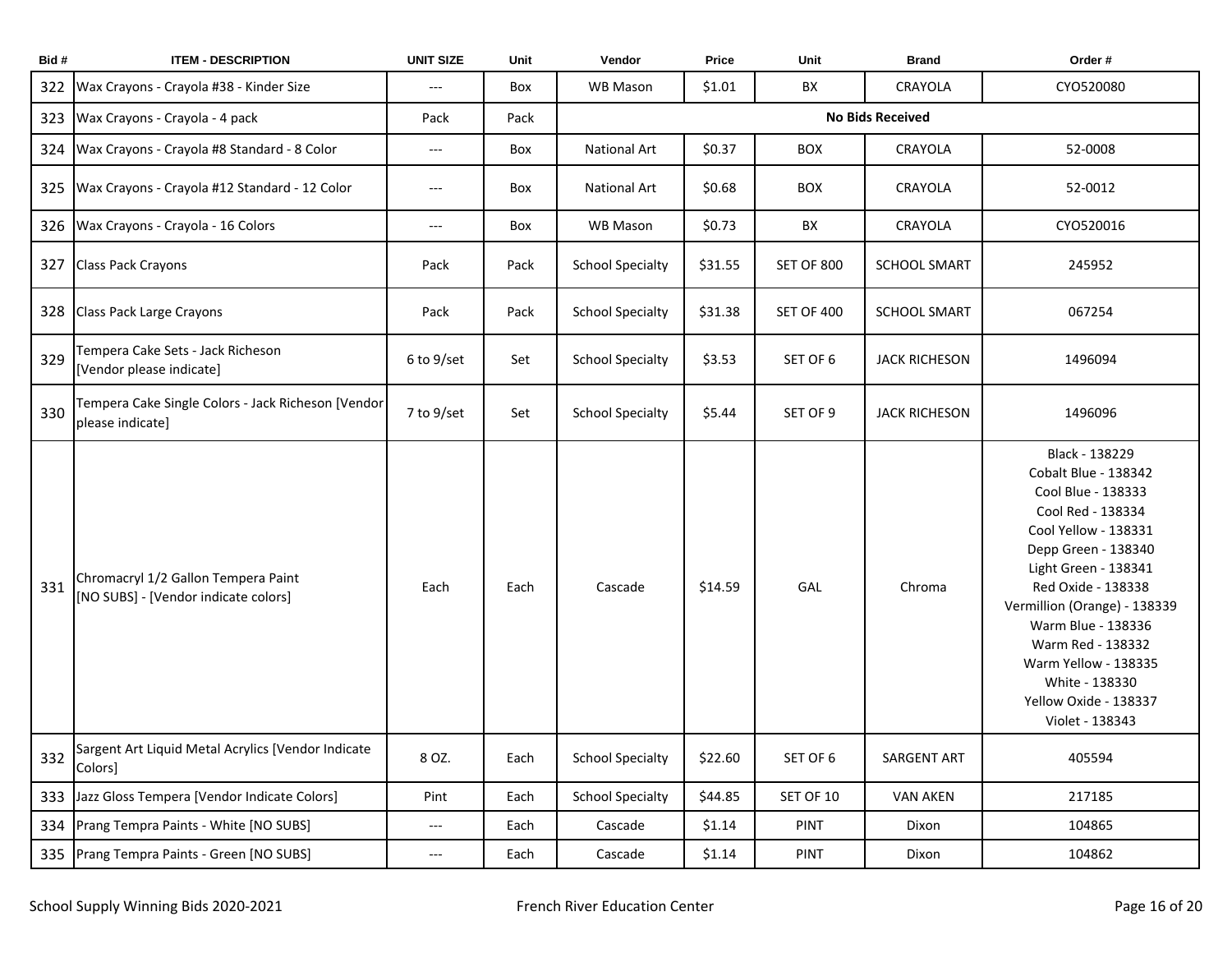| Bid# | <b>ITEM - DESCRIPTION</b>                                  | <b>UNIT SIZE</b>                         | Unit | Vendor                  | Price  | Unit        | <b>Brand</b>            | Order #                                                                                                                                                                                                                                                             |
|------|------------------------------------------------------------|------------------------------------------|------|-------------------------|--------|-------------|-------------------------|---------------------------------------------------------------------------------------------------------------------------------------------------------------------------------------------------------------------------------------------------------------------|
| 336  | Prang Tempra Paints - Blue [NO SUBS]                       | $---$                                    | Each | Cascade                 | \$1.14 | <b>PINT</b> | Dixon                   | 104863                                                                                                                                                                                                                                                              |
| 337  | Prang Tempra Paints - Brown [NO SUBS]                      | $---$                                    | Each | Cascade                 | \$1.14 | <b>PINT</b> | Dixon                   | 104866                                                                                                                                                                                                                                                              |
| 338  | Prang Tempra Paints - Red [NO SUBS]                        | $---$                                    | Each | Cascade                 | \$1.14 | <b>PINT</b> | Dixon                   | 104858                                                                                                                                                                                                                                                              |
| 339  | Prang Tempra Paints - Black [NO SUBS]                      | $---$                                    | Each | Cascade                 | \$1.14 | <b>PINT</b> | Dixon                   | 104867                                                                                                                                                                                                                                                              |
| 340  | Prang Tempra Paints - Orange [NO SUBS]                     | $\hspace{0.05cm} \ldots \hspace{0.05cm}$ | Each | Cascade                 | \$1.14 | <b>PINT</b> | Dixon                   | 104859                                                                                                                                                                                                                                                              |
| 341  | Prang Tempra Paints - Pink [NO SUBS]                       | $\hspace{0.05cm} \ldots$                 | Each |                         |        |             | <b>No Bids Received</b> |                                                                                                                                                                                                                                                                     |
| 342  | Prang Tempra Paints - Yellow [NO SUBS]                     | $\hspace{0.05cm} \ldots \hspace{0.05cm}$ | Each | Cascade                 | \$1.14 | <b>PINT</b> | Dixon                   | 104860                                                                                                                                                                                                                                                              |
| 343  | Prang Tempra Paints - Purple [NO SUBS]                     | $---$                                    | Each | Cascade                 | \$1.14 | <b>PINT</b> | Dixon                   | 104864                                                                                                                                                                                                                                                              |
| 344  | Prang 8-Color Watercolor Paint set [NO SUBS]               | $---$                                    | Each | WB Mason                | \$1.64 | EACH        | PRANG                   | DIX00800                                                                                                                                                                                                                                                            |
| 345  | Crayola - Tempra Paint - Magenta [NO SUBS]                 | 32oz bottle                              | Each | WB Mason                | \$3.81 | EACH        | CRAYOLA                 | CYO543132069                                                                                                                                                                                                                                                        |
| 346  | Crayola - Tempra Paint - Turquoise [NO SUBS]               | 32oz bottle                              | Each | WB Mason                | \$3.81 | EACH        | CRAYOLA                 | CYO543132048                                                                                                                                                                                                                                                        |
| 347  | Washable Paint - Gallon - Assorted Colors -<br>Colorations | <b>Bottle</b>                            | Each | <b>School Specialty</b> | \$5.55 | EACH        | <b>SCHOOL SMART</b>     | Blue - 2002771<br>Brown - 2002772<br>Green - 2002770<br>Light Blue - 2019741<br>Light Green - 2019749<br>Magenta - 2002765<br>Orange - 2002768<br>Pink - 2002764<br>Purple - 2002773<br>Red - 2002760<br>Turquoise - 2002767<br>White - 2002761<br>Yellow - 2002766 |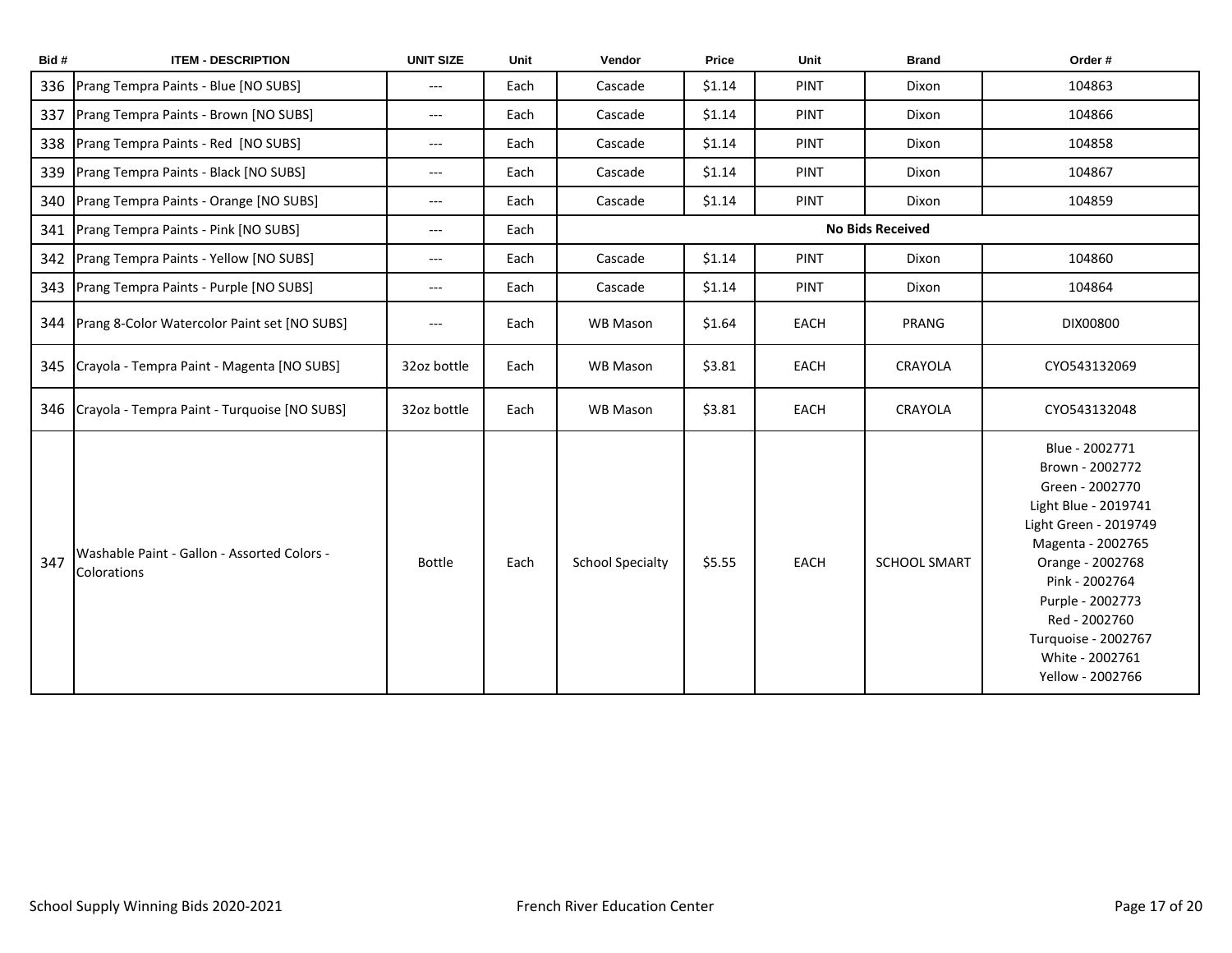| Bid# | <b>ITEM - DESCRIPTION</b>                                    | <b>UNIT SIZE</b>                         | Unit       | Vendor                     | Price     | Unit              | <b>Brand</b>                | Order #                                                                                                                                                                                                                                                                                                                                                                                                                                 |
|------|--------------------------------------------------------------|------------------------------------------|------------|----------------------------|-----------|-------------------|-----------------------------|-----------------------------------------------------------------------------------------------------------------------------------------------------------------------------------------------------------------------------------------------------------------------------------------------------------------------------------------------------------------------------------------------------------------------------------------|
| 348  | Acrylic Paint - Chromacryl [NO SUBS]                         | 1/2 Gallon                               | Each       | <b>School Specialty</b>    | **\$10.88 | EACH              | <b>CHRMACRYL</b>            | Block Out White - 1465497<br>Burnt Sienna - 1465490<br>Burnt Umber - 424805<br>Cobolt Blue - 1465491<br>Cool Blue - 424801<br>Cool Red - 424797<br>Cool Yellow - 424799<br>Green - 424803<br>Deep Green - 1465493<br>Magenta - 1465492<br>Orange - 424802<br>Purple - 424804<br>Raw Sienna - 1465494<br>Raw Umber - 1465495<br>Red Oxide - 1465496<br>Warm Blue - 424800<br>Warm Red - 424796<br>Warm Yellow - 424798<br>White - 424807 |
| 349  | Camel Brush Assortment - Jack Richeson                       | Set                                      | Set        | <b>School Specialty</b>    | \$11.55   | SET OF 60         | <b>JACK RICHESON</b>        | 443483                                                                                                                                                                                                                                                                                                                                                                                                                                  |
| 350  | Cray-Pas - Sakura - Assorted [NO SUBS]                       | 12/Pack                                  | Pack       | Cascade                    | \$1.19    | $12/\text{set}$   | sakura                      | 138257                                                                                                                                                                                                                                                                                                                                                                                                                                  |
| 351  | Clay, Amaco Air Dry - 25# [#1383757]                         | $\hspace{0.05cm} \ldots \hspace{0.05cm}$ | Each       | <b>School Specialty</b>    | \$10.04   | EACH              | AMACO                       | 1383757                                                                                                                                                                                                                                                                                                                                                                                                                                 |
| 352  | Clay, Modeling Dough - Classpack - Crayola [#CRY-<br>23-600] | $---$                                    | Each       | WB Mason                   | \$24.91   | CTN.              | CRAYOLA                     | CYO236001                                                                                                                                                                                                                                                                                                                                                                                                                               |
| 353  | Clay, Modeling Magic, White 2.2# - Plus Clay<br>[#407305]    | $---$                                    | Each       | <b>School Specialty</b>    | \$4.96    | <b>EACH</b>       | <b>PLUS CLAY</b>            | 407305                                                                                                                                                                                                                                                                                                                                                                                                                                  |
| 354  | Feathers - Assorted - Creativity Street [#9-085936-<br>458   | $---$                                    | Bag        | <b>School Specialty</b>    | \$14.95   | <b>SET</b>        | CREATIVITY<br><b>STREET</b> | 085936                                                                                                                                                                                                                                                                                                                                                                                                                                  |
| 355  | Googley Eyes - 7.0m - Creativity Street [#407305]            | $\hspace{0.05cm}---\hspace{0.05cm}$      | <b>Bag</b> | <b>School Specialty</b>    | \$0.42    | <b>SET OF 100</b> | CREATIVITY<br><b>STREET</b> | 085844                                                                                                                                                                                                                                                                                                                                                                                                                                  |
| 356  | Pipe Cleaners - Creativity Street [#1271011]                 | $\hspace{0.05cm} \ldots \hspace{0.05cm}$ | Bag        | <b>Standard Stationery</b> | \$0.67    | 100/Bag           | <b>GENERAL</b>              | 7112A                                                                                                                                                                                                                                                                                                                                                                                                                                   |
|      | 357 Pom Poms, Pound of - Colorations [#904297]               | $---$                                    | Bag        | <b>School Specialty</b>    | \$7.14    | EACH              | CREATIVITY<br><b>STREET</b> | 085935                                                                                                                                                                                                                                                                                                                                                                                                                                  |
| 358  | Canvas Panels - 11x14 - Fedrix [NO SUBS]                     | $\hspace{0.05cm} \ldots$                 | Each       | WB Mason                   | \$1.05    | EACH              | FREDRIX                     | TARA31135                                                                                                                                                                                                                                                                                                                                                                                                                               |
| 359  | Canvas Panels - 9x12 - Fedrix [NO SUBS]                      | $\hspace{0.05cm} \dashrightarrow$        | Each       | WB Mason                   | \$0.76    | EACH              | <b>FREDRIX</b>              | TARA31105                                                                                                                                                                                                                                                                                                                                                                                                                               |
| 360  | Canvas Pads - 12x16 - Sax [NO SUBS]                          | $\hspace{0.05cm} \ldots$                 | Each       | <b>School Specialty</b>    | \$6.75    | EACH              | SAX                         | 412676                                                                                                                                                                                                                                                                                                                                                                                                                                  |
| 361  | Canvas Pads - 9x12 - Sax [NO SUBS]                           | $\hspace{0.05cm} \dashrightarrow$        | Each       | <b>School Specialty</b>    | \$3.95    | EACH              | SAX                         | 410608                                                                                                                                                                                                                                                                                                                                                                                                                                  |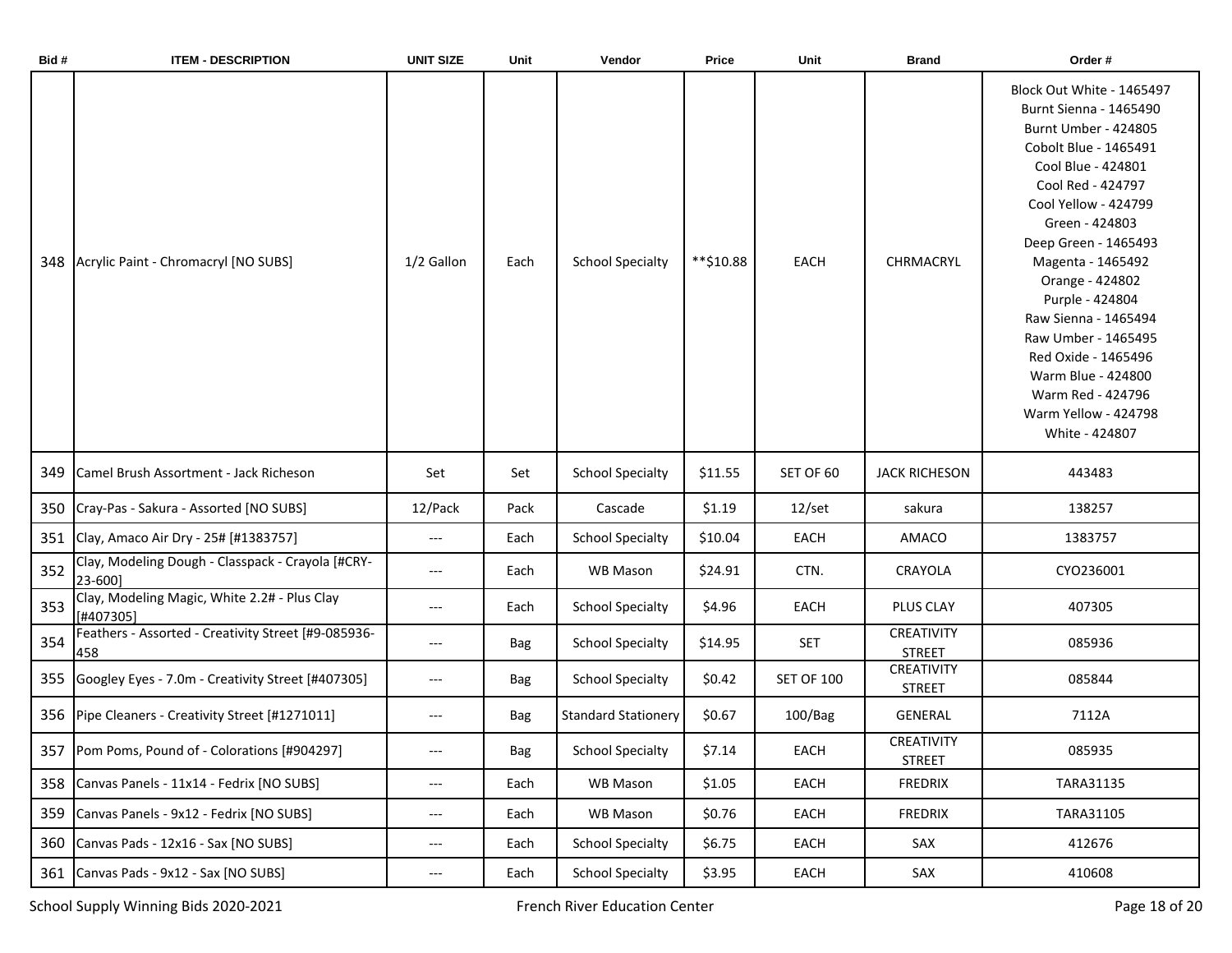| Bid# | <b>ITEM - DESCRIPTION</b>                                       | <b>UNIT SIZE</b>                         | Unit    | Vendor                     | Price   | Unit        | <b>Brand</b>            | Order #         |  |
|------|-----------------------------------------------------------------|------------------------------------------|---------|----------------------------|---------|-------------|-------------------------|-----------------|--|
| 362  | Watercolor Paper - Strathmore - 9x12                            | 12 Page                                  | Each    | <b>School Specialty</b>    | \$3.69  | EACH        | STRATHMORE              | 1588319         |  |
| 363  | Scratch Art Paper [Vendor Indicate #pages]                      | $---$                                    | Each    | Cascade                    | \$5.93  | $12$ /pkg   | Scratch Art             | 172494          |  |
| 364  | Foam-Core Board - School Smart - 20x30                          | $---$                                    | Each    | <b>School Specialty</b>    | \$10.52 | PACK OF 10  | <b>SCHOOL SMART</b>     | 1494871         |  |
| 365  | Kneaded Erasers - Large                                         | ---                                      | Each    | Cascade                    | \$0.48  | ea          | Cascade                 | 23174           |  |
| 366  | <b>Pressed Charcoal</b>                                         | 3/Pack                                   | Pack    |                            |         |             | <b>No Bids Received</b> |                 |  |
| 367  | Printing Ink - Assorted - Speedball [NO SUBS]                   | 4oz                                      | Each    |                            |         |             | <b>No Bids Received</b> |                 |  |
| 368  | Dry-Erase Board, Plain, 9x12, White                             | $\hspace{0.05cm} \ldots \hspace{0.05cm}$ | Each    | <b>School Specialty</b>    | \$0.53  | EACH        | <b>SCHOOL SMART</b>     | 1528372         |  |
| 369  | Compressed Air - Can - Duster                                   | 10 OZ                                    | Each    | Cascade                    | \$3.23  | ea          | Cascade                 | 30162           |  |
| 370  | School Smart Digital Timer - 2 3/4 x 2 3/4 inches               | $\hspace{0.05cm} \ldots \hspace{0.05cm}$ | Each    | Cascade                    | \$1.29  | ea          | Baumgartens             | 29011           |  |
| 371  | Dry Erase Crayons - Crayola - Assorted - Large                  | 8/PACK                                   | Package | <b>School Specialty</b>    | \$2.69  | SET OF 8    | CRAYOLA                 | 1371571         |  |
| 372  | Dry Erase Black Markers - Blount Tip                            | $\hspace{0.05cm} \ldots \hspace{0.05cm}$ | Each    | <b>Standard Stationery</b> | \$0.18  | Each        | WIZARD                  | WB80-4          |  |
| 373  | Expo Markers - Asst Color Packs                                 | 4/Pack                                   | Package | <b>National Art</b>        | \$2.14  | <b>PKG</b>  | <b>EXPO</b>             | 80074           |  |
| 374  | Dust off Wipes (iPad/computer screens)                          | Container                                | Each    | <b>School Specialty</b>    | \$6.03  | PACK OF 75  | READ/RIGHT              | 1573257         |  |
| 375  | <b>Velcro Dots</b>                                              | Pack                                     | Pack    | <b>School Specialty</b>    | \$11.65 | PACK OF 200 | <b>VELCRO BRAND</b>     | 035462          |  |
|      |                                                                 |                                          |         | [Alternative]<br>Cascade   | \$1.81  | 80/pkg      | velcro                  | 30592           |  |
| 376  | Velcro, Roll, Stick Back, White - Velcro [#VEK90082]            | $---$                                    | Roll    | WB Mason                   | \$10.39 | RL          | <b>VELCRO</b>           | <b>VEK90082</b> |  |
|      |                                                                 |                                          |         | [Alternative]<br>Lakeshore | \$4.59  | $---$       | LAKESHORE               | TB113           |  |
| 377  | DABnSEAL Envelope Moistener                                     | Each                                     | Each    | WB Mason                   | \$1.34  | EACH        | Q.PARK                  | QUA46065        |  |
| 378  | Great Papers <sup>®</sup> Gold Foil Value Certificate Seals     | 100/Pack                                 | Pack    | <b>No Bids Received</b>    |         |             |                         |                 |  |
| 379  | Organizer - 12-Slot Rub1738583                                  | Each                                     | Each    | WB Mason                   | \$61.31 | EACH        | RUBERMAID               | RUB1738583      |  |
| 380  | Brothers P-Touch - Tze-281 - 1/2" Black on White -<br>0.47x26.2 | Each                                     | Each    |                            |         |             | <b>No Bids Received</b> |                 |  |
| 381  | Brothers P-Touch - M-281 - 1/2" Black on White                  | Each                                     | Each    |                            |         |             | <b>No Bids Received</b> |                 |  |
| 382  | Batteries - AA - Duracell [NO SUBS]                             | 24/Box                                   | Box     | WB Mason                   | \$13.34 | BX          | <b>DURACELL</b>         | DURMN1500B24    |  |

School Supply Winning Bids 2020-2021 **French River Education Center** French River Education Center Page 19 of 20